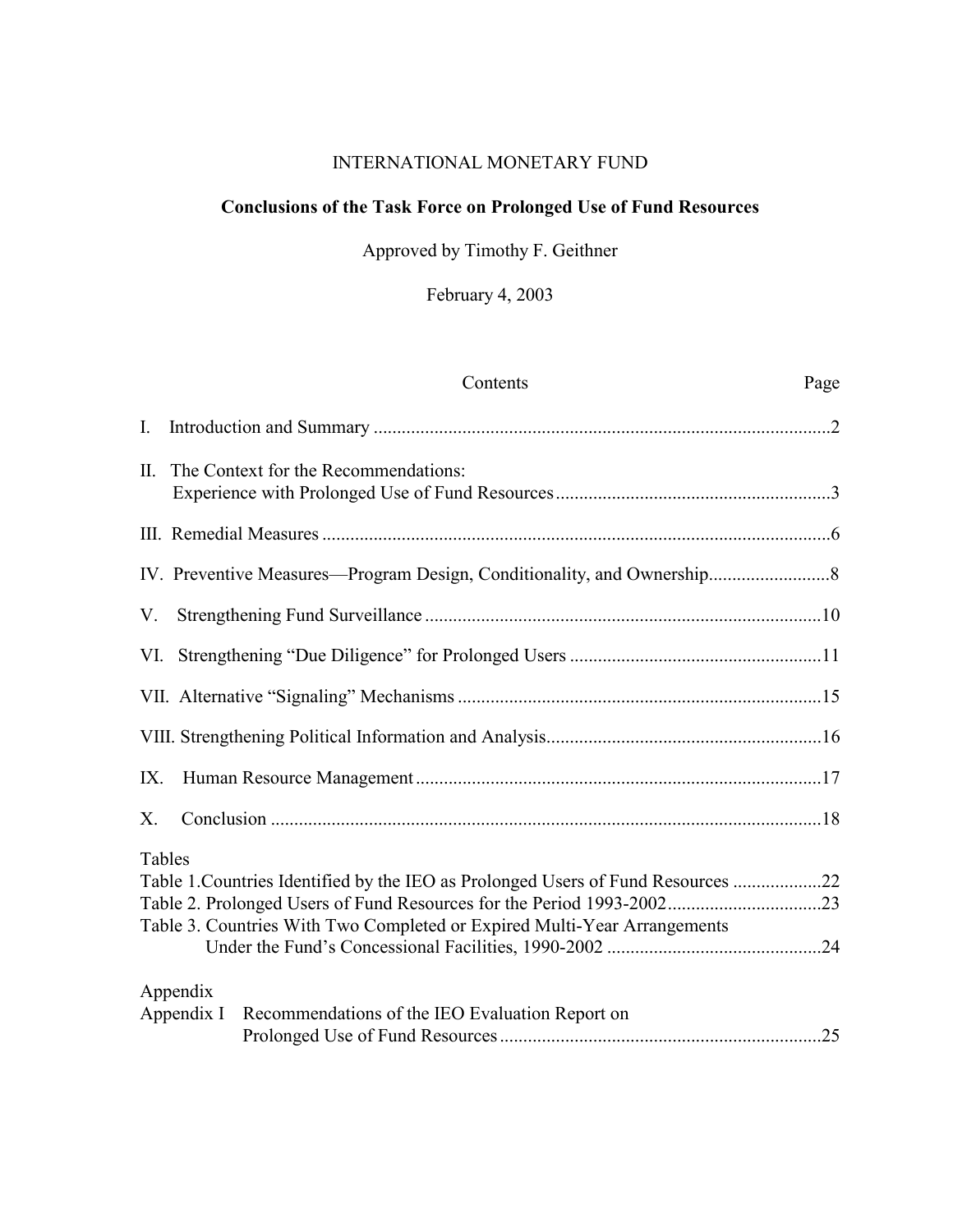#### **I. INTRODUCTION AND SUMMARY**

1. The Independent Evaluation Office of the IMF (IEO) issued its first evaluation report, on the prolonged use of Fund resources, on September 6,  $2002$ <sup>1</sup> Shortly afterward, the Managing Director issued a statement to the Executive Board welcoming the IEO's report, expressing agreement with many of its findings, and indicating that Management would establish an internal task force to make recommendations on how issues raised in the report could best be addressed, taking account of the views of Executive Directors. The task force was to be asked to look at (i) the best ways to build on current policy initiatives to address the problems identified in the report; (ii) other possibilities for improving program design and achieving a better balance between ambition and realism; and (iii) whether issues not already included in the work program needed to be studied further.<sup>2</sup> In their initial discussion of the IEO report, Executive Directors welcomed this proposal, and looked forward to following up on the recommendations of the task force early in the next year.<sup>3</sup>

2. This paper reports the conclusions of the task force on prolonged use of Fund resources ("Task Force").<sup>4</sup> For the purposes of this report, the Task Force has divided the proposals made by the IEO into seven categories: (i) remedial actions; (ii) preventive measures related to program design, ownership, and conditionality; (iii) proposals to strengthen Fund surveillance; (iv) strengthening "due diligence" in the Fund's relations with prolonged users; (v) alternative mechanisms for signaling the views of the Fund to donors and creditors; (vi) analysis of political issues, and (vii) human resource management. The Task Force has also benefited from comments received by the IEO through its process of external outreach, including seminars in Berlin, Cambridge, London, Manila, and Tokyo.

3. In considering the issues raised in the IEO report, the Task Force took the view that a member country's sustained engagement with the IMF through a succession of Fund financial arrangements may, at times, be appropriate and desirable. In addition, a broader appreciation of the duration and magnitude of the economic challenges facing low-income countries has led to the development of institutional arrangements based on the *expectation* that many, if not most, of these countries would benefit from a succession of Fund-supported programs.

4. However, the Task Force also observed that prolonged use of Fund resources may be associated with inadequate progress in dealing with a country's key economic problems, and risks to the revolving nature of Fund resources. It therefore focused on measures to help

1

<sup>1</sup>*Evaluation of the Prolonged Use of Fund Resources* (SM/02/87, Volume I, 9/6/02). 2

*Statement by the Managing Director on the Evaluation by the Independent Evaluation Office of Prolonged use of Fund resources* (BUFF/02/150, 9/13/02).

*Summing Up by the Acting Chair, Evaluation by the Independent Evaluation Office of Prolonged use of Fund resources* (BUFF/02/164, 9/25/02). 4

Participants in the Task Force included Timothy Geithner (chair), Michael Deppler, Margaret Kelly, Mohsin Khan, John Odling-Smee, Teresa Ter-Minassian, Ulrich Baumgartner, Carlo Cottarelli, Donal Donovan, R. Anthony Elson, Oleh Havrylyshyn, Richard Hemming, Saleh Nsouli, Scott Brown, Godfrey Kalinga, Eliot Kalter, Timothy Lane, Markus Rodlauer, Miguel Savastano, and Alexandros Mourmouras.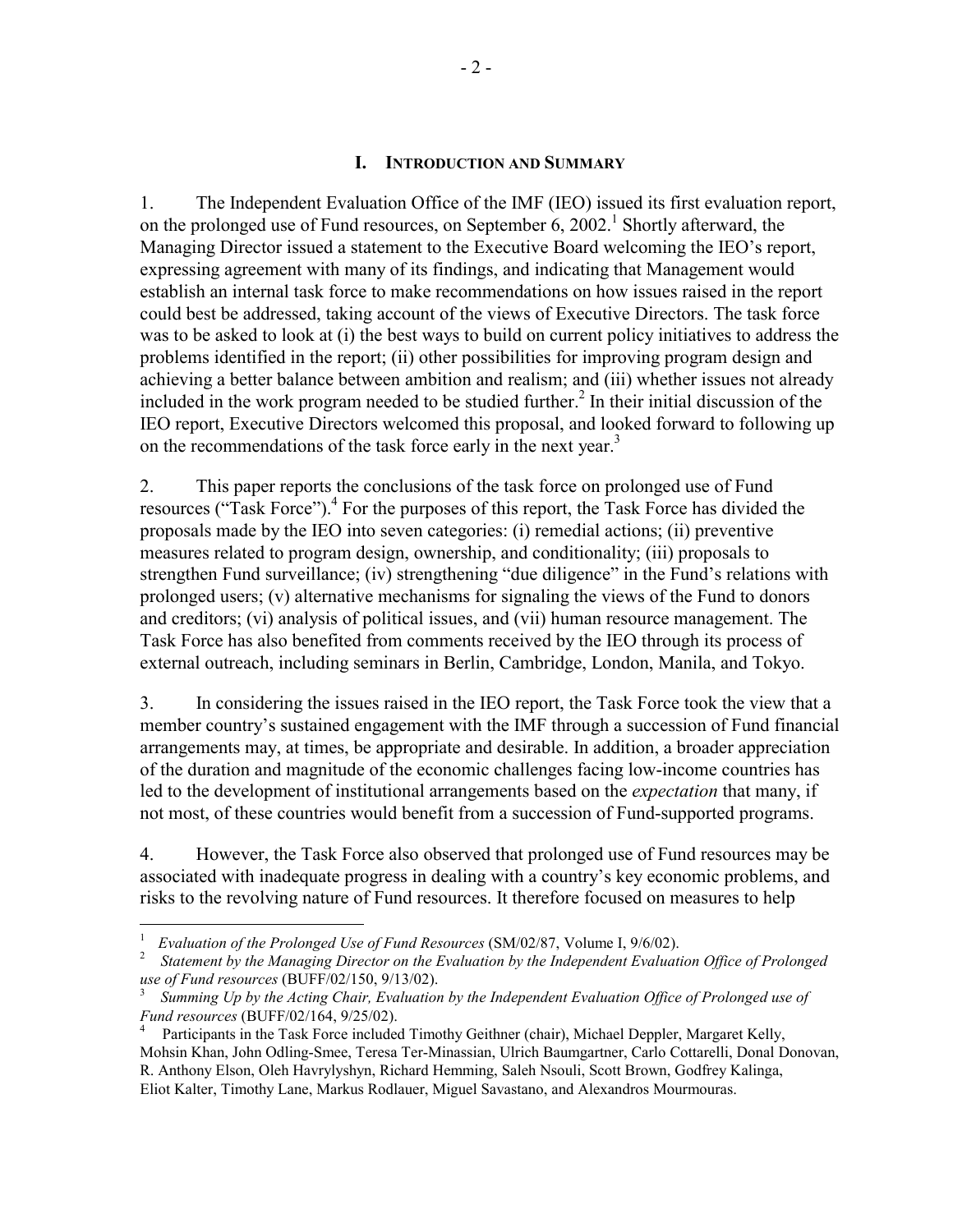guard against these problems and address them when they emerge. These fall mainly into two categories:

(i) A broad-based effort to improve surveillance, program design, and conditionality, in order to devise better programs that stand a better chance of being implemented, in conjunction with procedures to ensure that the Executive Board has access to the information it needs to perform its responsibilities with regard to the approval of Fund financial arrangements. This effort must include greater emphasis on the political and social context, attention to implementation capacity, promotion of country ownership based on an informed domestic policy debate, selectivity, and *ex post* assessment of program performance.

(ii) The adoption of measures to strengthen "due diligence" for prolonged users of Fund resources, through a systematic process of *ex post* assessment and strategic forward planning. These assessments would be presented to Management, and the conclusions would be provided to the Executive Board at an early opportunity—as a general principle, prior to consideration of any further use of Fund resources and wherever possible in the context of the next Article IV consultation. In many cases an important result of the exercise would be to define better the expected duration of Fund financial support or an "exit strategy."

5. The IEO report and some external commentators have also expressed concern that the Fund's expanded role and prolonged engagement in low-income countries has tended to undermine their institutional development and blur the division of labor with the World Bank. These important issues must be addressed in the context of ongoing efforts to streamline and focus conditionality and the development of alternative mechanisms for signaling the Fund's views on policies to a country's donors and creditors. They will also form an important part of the context for the forthcoming review of the role of the Fund in low-income countries.

### **II. THE CONTEXT FOR THE RECOMMENDATIONS: EXPERIENCE WITH PROLONGED USE OF FUND RESOURCES**

6. The IEO report identified a number of problems associated with prolonged use of Fund resources. These include:

- risks to the revolving character of Fund resources,
- the possibility that prolonged use may be the result of weak program design and implementation,
- unwarranted intrusion on the development of domestic policies and institutions (particularly in the case of low-income countries), and
- a possible blurring of the Fund's role and mandate.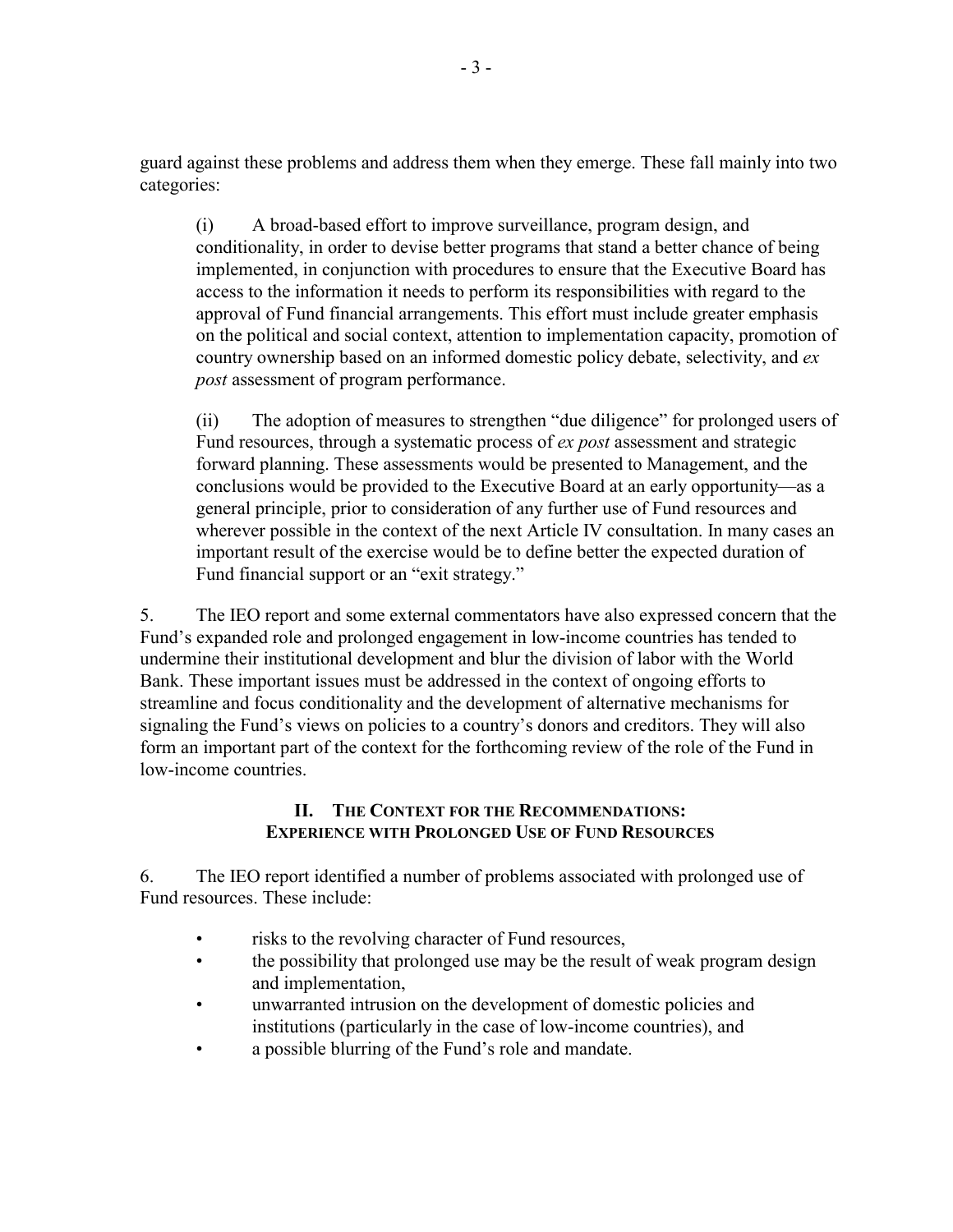7. The potential threat to the revolving nature of Fund resources and the growing problem of overdue obligations to the Fund were the primary concerns motivating a series of Executive Board discussions of prolonged use in 1984-1991. Fund financial support is intended to assist members in overcoming *temporary* balance of payments difficulties and, particularly under stand-by and extended arrangements, a primary objective of Fundsupported programs is the attainment of external viability—after which support from the IMF should no longer be needed. Prolonged use of Fund resources may signal a failure to achieve this key objective—a failure which can impose costs on the member, damage the Fund's credibility, and make it more difficult for the member to meet its external obligations, including its obligations to the Fund. Indeed, most countries with protracted arrears to the Fund were prolonged users of Fund resources in the 1970's and early 1980's. At the same time, Executive Directors have consistently emphasized that a distinction should be made between members that are making adequate progress toward achieving program objectives, and those that have not. The discussions on prolonged use and overdue obligations in 1984- 1991 led to initiatives to strengthen debt sustainability analysis, enhance the assessment of program implementation, and establish remedial measures to deal with cases of repeated, poor performance.

8. The Fund's role in the global economy has evolved over time, and some of the attendant changes have had implications for prolonged use of Fund resources. The desire of the international community for the Fund to play a role in cushioning the effects of sharp increases in world oil prices during the 1970's and in the subsequent "recycling" of external surpluses had implications for the scale of Fund involvement in countries with limited debtservicing capacity, and its ability to reduce its exposure subsequently. Since then, the Fund has also been called upon to expand its activities in low-income countries and to take a major role in guiding the transition to market in former centrally-planned economies. Because these countries faced simultaneous challenges of macroeconomic stabilization, institutional development, and structural reform that were expected to take considerable time, there was a presumption of sustained Fund engagement, including financial support.

9. While many transition countries have by now "graduated" from Fund financial support, most low-income countries remain either current or prospective users of Fund resources. From 1988 onward, the primary channels for Fund financial support to low-income countries have been the Fund's concessional facilities—first the Enhanced Structural Adjustment Facility (ESAF) and, since 1999, the Poverty Reduction and Growth Facility (PRGF). Like the World Bank's Special Program of Assistance for Sub-Saharan Africa, the ESAF was part of a series of initiatives in the mid-to-late 1980's designed to mobilize international support for a more ambitious and comprehensive reform agenda in low-income countries. The ESAF was intended initially as a one-off operation, to provide concessional financing for low-income countries embarking on three-year programs of macroeconomic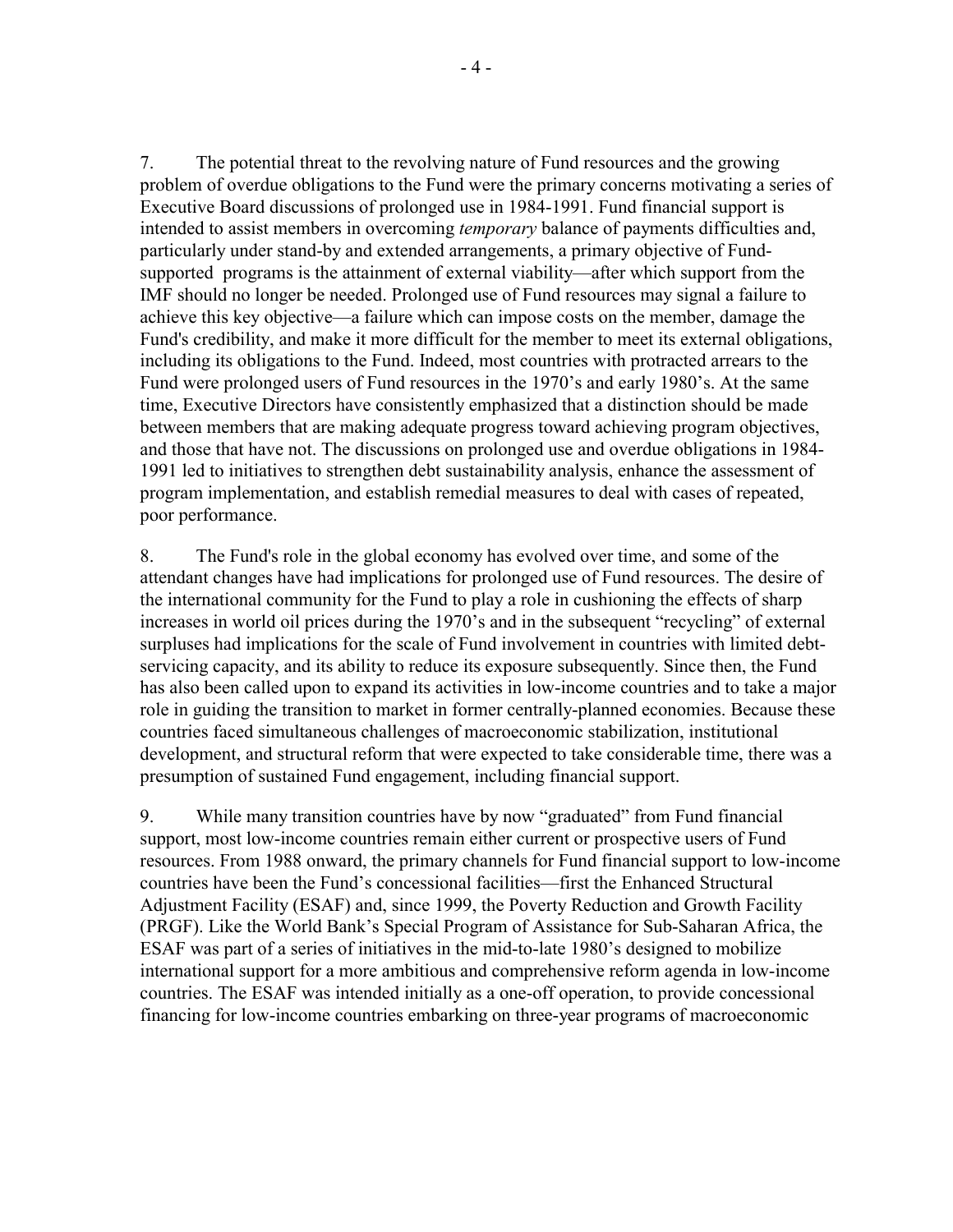and structural adjustment by November 1989.<sup>5</sup> However, it subsequently became clear both that the adoption of comprehensive programs of macroeconomic and structural adjustment would be a substantial challenge for many eligible countries, and that such programs would typically require more than three years to achieve the intended results. Thus, over time the November 1989 cutoff date was relaxed, provision was made for an additional year of support at the expiration of the initial three-year arrangement, financing became available for successive three-year arrangements, and the explicit limit on the number of ESAF arrangements was eliminated. In 1999 the ESAF was replaced by the PRGF, which maintains the same financial terms and structure of three-year arrangements but differs from the ESAF in other crucial ways—including its support for programs based on a country's poverty reduction strategy paper (PRSP), which is prepared through a broad consultative process.

10. Another source of incentives for prolonged use of Fund resources has been the "signaling" role that Fund-supported programs play for multilateral development banks and other official donors, and their presumed catalytic effects on private capital flows. Official donors and creditors, in particular, often condition some forms of development assistance on the existence of a financial arrangement with the IMF, on the grounds that a sound macroeconomic policy framework is important for the effectiveness of this assistance. The Fund, for its part, has experimented with alternative ways of addressing this objective outside the context of a Fund financial arrangement, but has found that neither member countries nor their external partners considered these to be good substitutes for a Fund-supported program. To a large extent this reflected a judgment that the Fund's willingness to approve arrangements enhanced the credibility of its advice and underscored the seriousness of the government's policy intentions. This produced pressures on the Fund to support programs even in cases where the prospects for implementation of credible policies were weak. At times donors and creditors also sought to ensure that the Fund contributed to "burdensharing" in meeting a country's external financing requirements.

11. Against this background, the initial Board discussion of the IEO evaluation indicated that most Executive Directors did not consider prolonged use of Fund resources *per se* to be a matter of great concern, or that financial engagement with low-income countries should necessarily be viewed from the same perspective as use of the Fund's general resources.<sup>6</sup>

 $\overline{a}$ 

<sup>5</sup> Programs supported by the ESAF were to "involve a substantial effort to strengthen the external payments position in a sustainable manner, and in particular to assure substantial progress during the three-year period toward an overall position and structure of balance of payments that is consistent orderly relations with creditors and a reduction in restrictions on trade and payments." Chairman's Summing Up of the Discussion on the Enhancement of the Structural Adjustment Facility—Operational Arrangements (SUR/87/260, 12/17/87).

<sup>6</sup> "Directors reviewed the circumstances in which long-term Fund involvement can be an appropriate response to help countries sustain strong macroeconomic policies and address, through structural reforms, deep-seated problems that, by their nature, require many years to resolve. Many considered that for low-income and transition economies, the key challenge is to design sound programs and ensure their implementation on the basis of strong ownership and close monitoring, rather than to avoid prolonged use *per se*. For low-income countries relying on concessional financing administered by the Fund, most Directors did not consider the relatively high incidence of prolonged use analyzed in the report as necessarily indicating a problem that needs (continued…)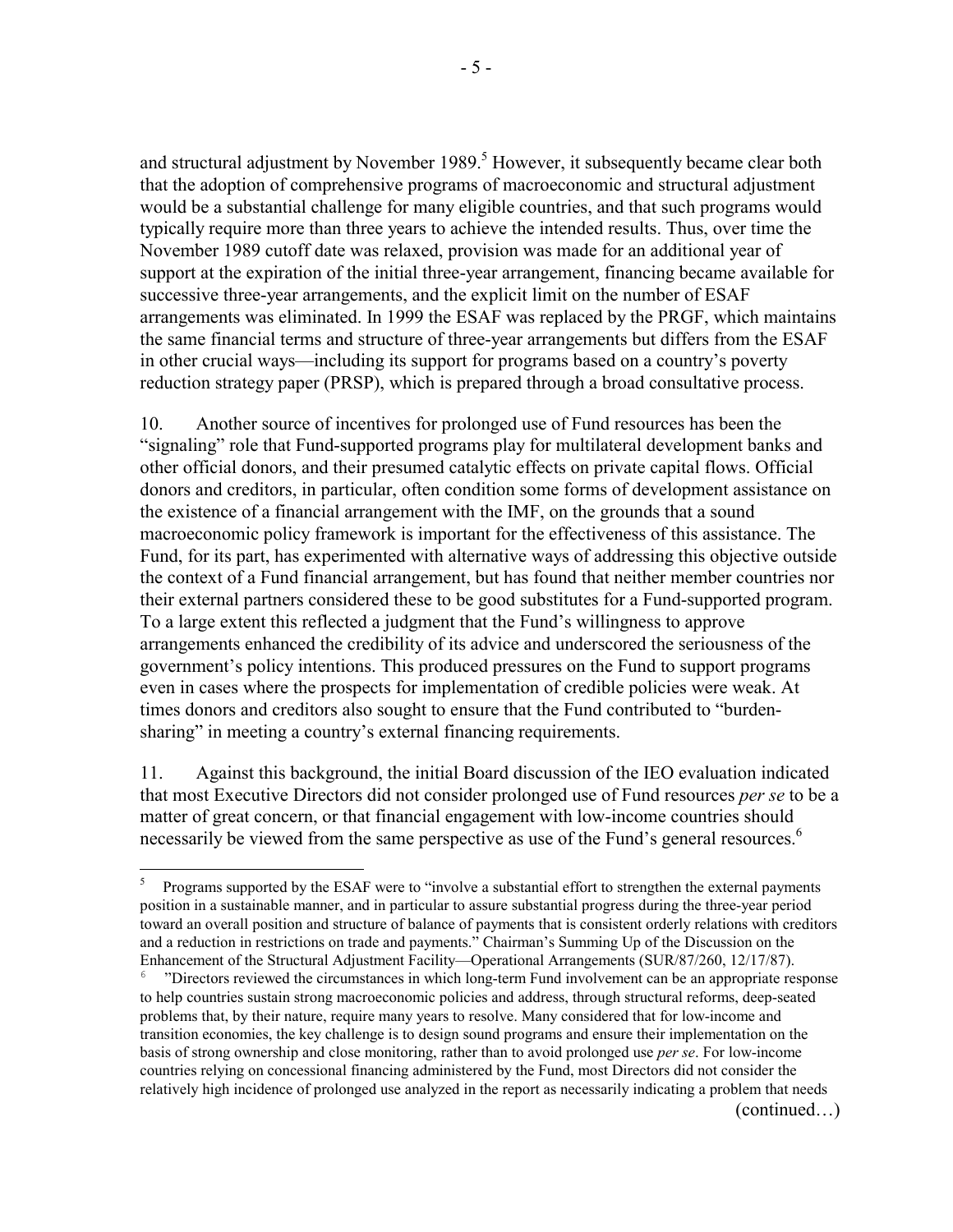These points were also stressed by many external commentators on the IEO report, including participants in outreach events organized by the IEO. This line of reasoning would suggest that the Fund's major concern should be the incidence of repeated program failure, and of cases in which prolonged use is associated with inadequate progress in dealing with a country's key economic problems, heavy indebtedness to the Fund over a long period of time, or difficulties in meeting obligations to external creditors, including the Fund.

12. In addition, however, some external commentators echoed the concern expressed in the IEO report, that the expansion of the Fund's role in low-income countries had led to excessive intrusion in the policy debate and institutional development, a blurring of the division of labor with the World Bank, and inappropriate pressures for sustained financial engagement. In the IEO report, these concerns were characterized as stemming from "a mismatch between [the Fund's] core operational approach ... and some of the tasks it was being asked to perform," perhaps reflecting in part differences of view within the Executive Board on the longer-term role of the Fund in low-income countries.

## **III. REMEDIAL MEASURES**

13. **The IEO report proposed three types of remedial measures** that could be applied to countries identified as prolonged users of Fund resources:

- (i) **obliging prolonged users to pay a higher rate of charge** (interest rate);
- (ii) **the formulation of explicit "exit strategies" for the Fund**; and
- (iii) **greater selectivity in considering future Fund financial support**.

In making its proposal for differentiation in charges, the IEO noted that there is no evidence that the cost of IMF resources has been a significant factor in determining prolonged use. But it suggested that the introduction of differentiated charges could serve as a signal of excessive dependence on the IMF and possibly provide a political incentive to avoid prolonged use.

14. **It is reasonable, in principle, to expect that differentiation in charges would have an effect on the demand for Fund resources. But in practice it seems unlikely that this effect would be significant, given the Fund's central role in crisis management and the tendency of many official donors to associate their assistance on the existence of a Fundsupported program**. Modifications in the system of charges for the Fund's general resources could be adopted by a 70 percent majority vote, and a very rough approximation of the IEO proposal could be achieved through differentiation in charges on the basis of the amount of time that Fund credit is outstanding (perhaps above some threshold level). The PRGF Trust Instrument does not contain any provision for differentiation in PRGF interest rates, but such

1

to be corrected. A few Directors, however, called for a reassessment of the Fund's strategic role with respect to low-income countries and possible further delineation of the respective mandates of the Fund and World Bank." Summing Up of Executive Board Discussion on the IEO Evaluation of Prolonged Use of IMF Resources (BUFF/02/164, 9/25/02).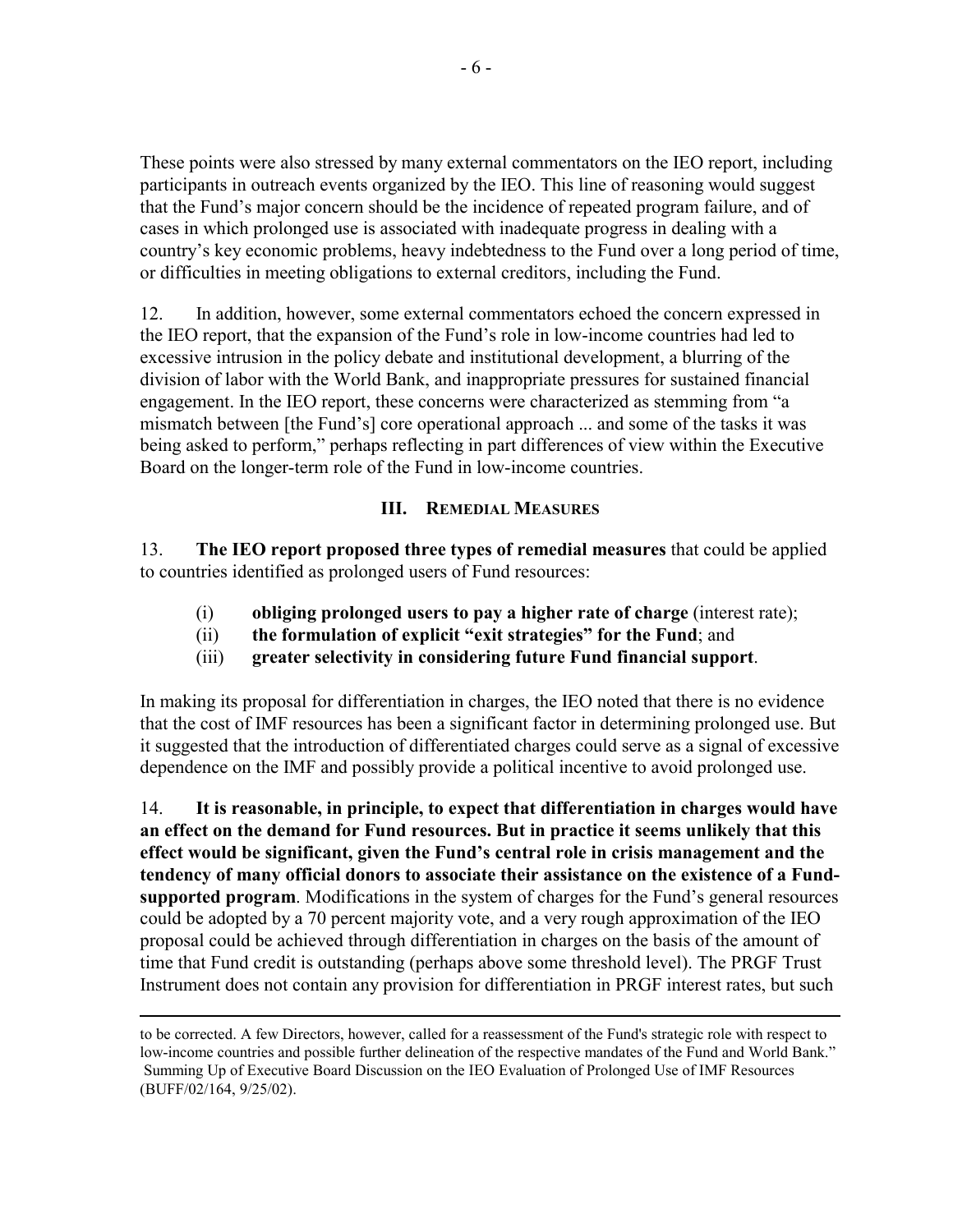a provision could be introduced by a simple majority vote in the Executive Board. When the Board last considered modifications in the Fund's system of charges, in conjunction with the review of Fund facilities in 2000, it agreed that the system of surcharges established at the time of the review should not be changed again for at least four years. More recently, during the Board's initial discussion of the IEO report, there was virtually no support for the proposal for differentiated charges for prolonged users, which most Directors felt would be particularly inappropriate for low-income countries. In view of these considerations, **the Task Force does not recommend reopening the issue at this time**.

15. **Under previous Executive Board decisions relating to prolonged use of Fund resources and prevention of overdue financial obligations to the Fund, provisions are in place regarding selectivity and access to the Fund's general resources**. As specified by the Board in the 1991 review of conditionality, continued Fund financing for countries making slow progress toward external viability may require strong policy justification, and access should continue to be guided by the need to reduce outstanding use of Fund resources over time.<sup>7</sup> Where a review of experience under Fund-supported programs for a prolonged user suggests that insufficient progress is being made toward external viability, or there is evidence of repeated failure in program implementation, continued access to Fund resources will thus need a stronger justification, and access should be set at levels that would normally result in a reduction in the amount of outstanding credit.

16. In practice, discussions toward a Fund-supported program are typically more prolonged, and Management is generally more selective in recommending consideration of use of the Fund's general resources, in cases where a member has a record of sustained weak program implementation. Recommendations regarding the level of access to the Fund's general resources are based on a range of factors, including the size of the balance of payments need, and the factors underlying the proposed levels of access under individual Fund-supported programs are not typically documented in great detail. However, a recent empirical study of the determinants of access in 70 non-exceptional stand-by and extended arrangements found that, in 1994-1999, a poor track record of policy implementation was associated with a significantly lower level of access. 8 **The Task Force considers that the existing policies remain appropriate.** It also recommends that their implementation be buttressed by consistent discussion of the justification for proposed levels of access in staff reports for the use of Fund resources.

17. For PRGF-eligible countries, the track record of policy implementation also typically affects the length of policy discussions and the prospects for Management recommendation

 $\overline{a}$ 

<sup>7</sup> See "Conditionality in Fund-Supported Programs – Issues and Review of Experience – Draft of Acting Chairman's Summing Up and Decision" (EBS/91/101, Supplement 2, 7/29/01); and "Selected Operational Issues Related to Use of Fund Resources" (EBS/91/108, 7/3/91).

<sup>8</sup> "Review of Access Policy in the Credit Tranches and Under the Extended Fund Facility—Background Paper" (EBS/01/134, 8/10/01), pp. 24-27.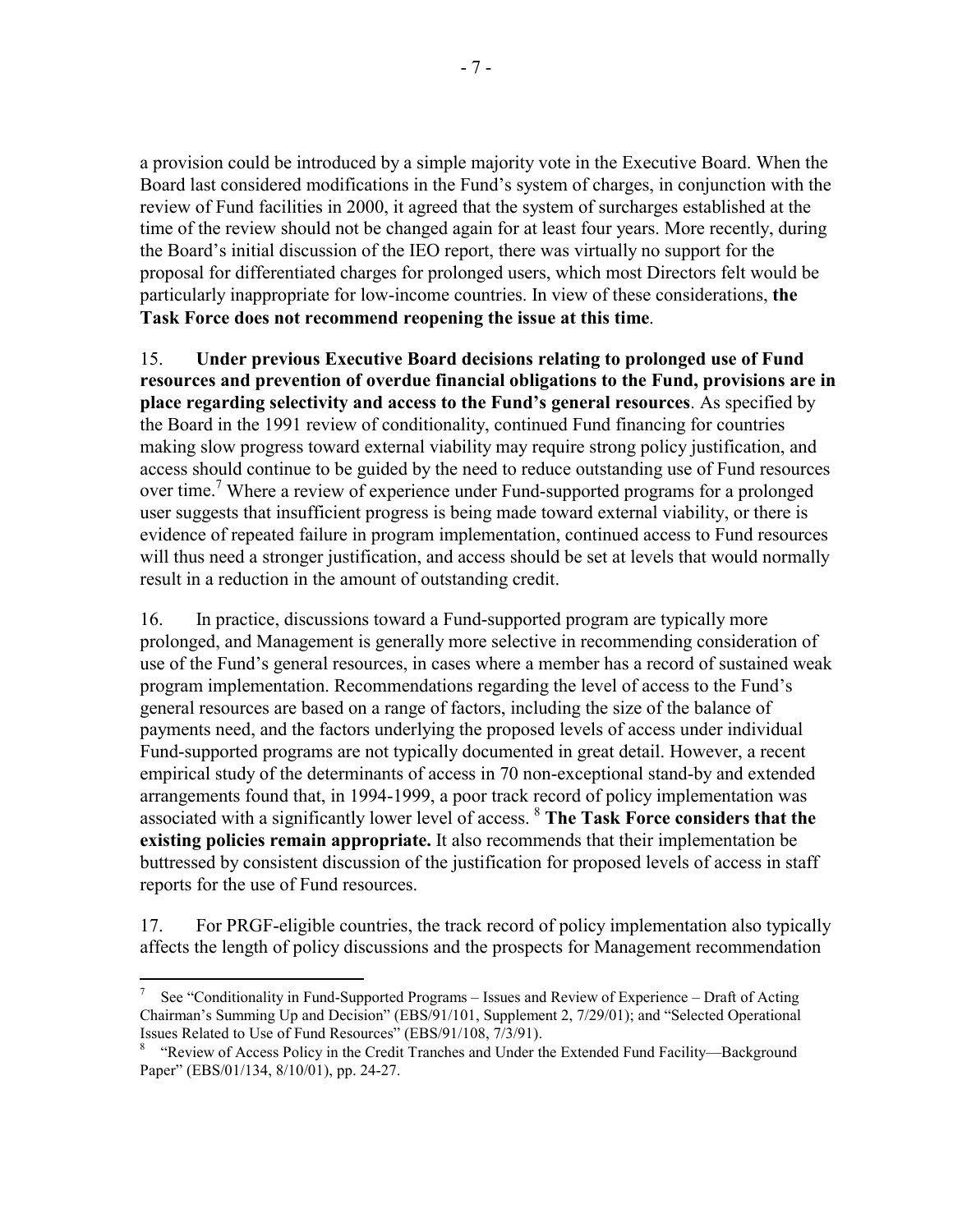of a request for use of Fund resources, but the effect is often difficult to disentangle from other factors tending toward active and early Fund involvement in low-income countries. Under current policies, the track record is not a factor in decisions on the level of access to PRGF resources. **Factors in the appropriate levels of access under successive PRGF arrangements will be touched upon in the forthcoming review of the role of the Fund in low-income countries**.

18. Regarding **exit strategies**, the Executive Board has stressed in its past discussions of prolonged use that concerns of other donors and creditors about "burden sharing" should not lead to inappropriate lending decisions by the Fund. As noted by a participant in the IEO's outreach process, insistence on continuous burden sharing among multilateral institutions misses the point that the ultimate source of financing in each case is the taxpayers of member countries. Making best use of the resources entrusted to multilateral institutions requires the recognition of their differing roles and mandates, including the temporary and revolving character of the Fund's financial assistance. At the same time, it should remain clear that the Fund remains willing to take calculated risks in order to assist members in dealing with external payments imbalances, including those of a particularly difficult and protracted nature. In the words of another external commentator, the Fund should not be too ready to "give up on difficult countries."

## **IV. PREVENTIVE MEASURES—PROGRAM DESIGN, CONDITIONALITY, AND OWNERSHIP**

19. While attention to the risks that may arise from prolonged use of Fund resources, along with appropriate remedial measures in cases where there is inadequate progress in meeting program objectives, are important for safeguarding the Fund's effectiveness and financial integrity, taking steps to reduce the risk of program failure is clearly better than cleaning up the damage afterward. **The IEO report contained a number of recommendations for improving program design and conditionality, in order to strengthen the prospects for successful Fund-supported programs**:

- **Operational procedures to ensure that program design places greater emphasis on ownership and the nature of the domestic policy formulation process**. Specific suggestions include making the authorities' proposals the starting point for program negotiations as a normal procedure; subjecting core program elements first to a domestic policy debate; and to facilitate this, discussing alternative policy options and trade-offs in Article IV consultation reports.
- **Greater efforts at judging implementation capacity and, on that basis, increased selectivity in extending financial support**. Also, greater emphasis on fostering key institutional changes and strengthening implementation capacity.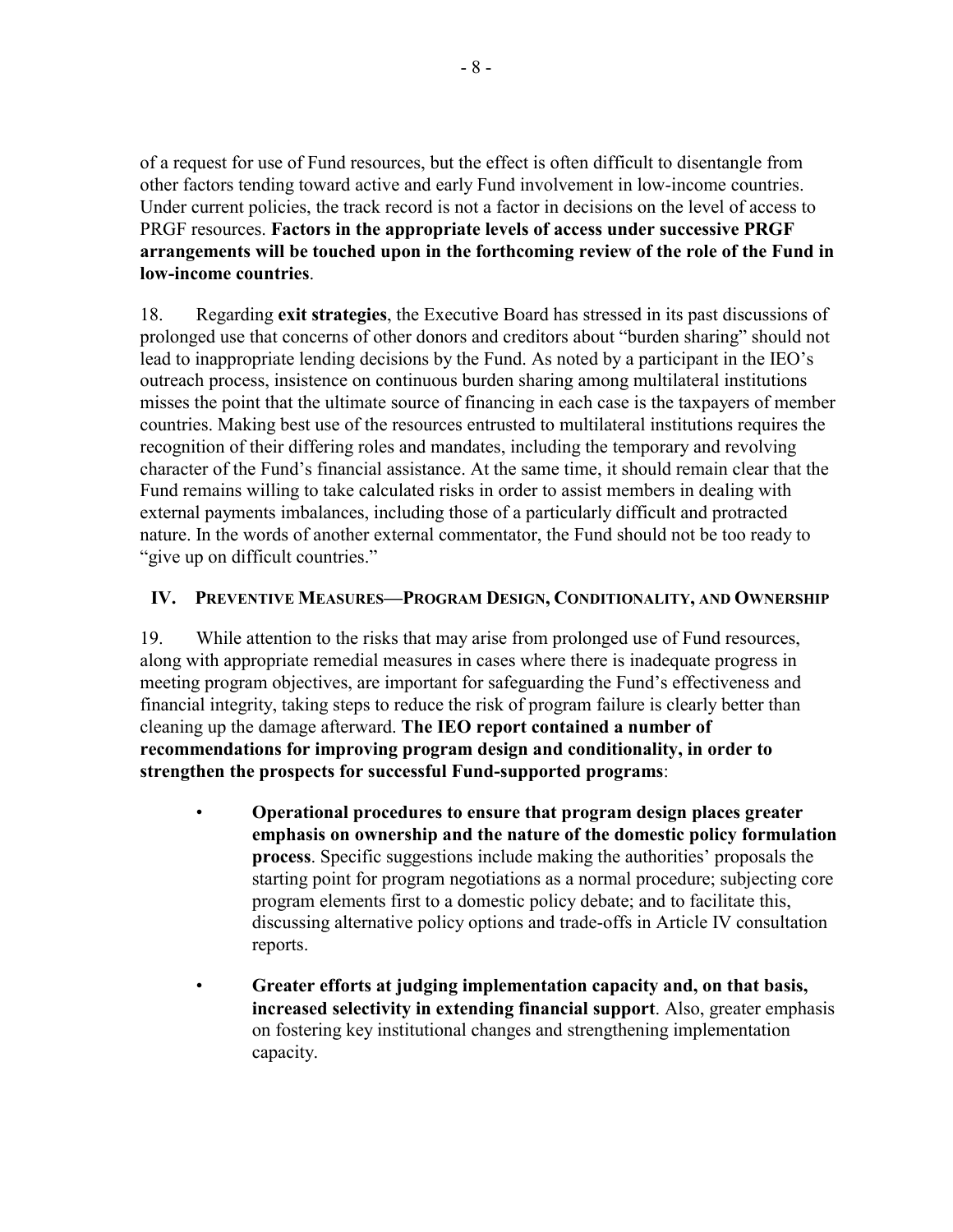- **More selectivity in program content,** in line with the ongoing effort to streamline Fund conditionality.
- **More explicit discussion of the major uncertainties faced by programs**, and of how policies will be adapted if underlying assumptions do not hold.

20. **The Task Force felt that the IEO's recommendations in this area were consistent with the lessons emerging from experience in recent country cases, and that the implementation and periodic review of the new guidelines on Fund conditionality should provide the appropriate vehicle for putting these recommendations into practice**. The guidelines were recently finalized by the Executive Board, following an intensive twoyear period of discussion and experimentation with ways to streamline and focus conditionality and improve the prospects for sustained implementation of Fund-supported programs. Implementation is focusing on procedures to promote country ownership (including those suggested in the IEO report), taking into account particular national characteristics and the preferences of country authorities.

21. **As part of this process, the Board has signaled its desire for greater selectivity in recommending Fund financial support, based in part on assessment of implementation capacity and ownership**. There are no simple recipes for balancing the risks of excessive intrusion in domestic policy formulation and institutional development with the roles that the Fund has been asked to play in policy advice and capacity building. <sup>9</sup> But this balancing act must recognize that the Fund's advice and assistance are no substitute for a minimum level of political and social consensus, founded on an understanding within a member country of the nature of the problems it faces and the policy options for addressing them.

22. In the intensified cooperation with transition and low-income countries, the Fund, along with the rest of the international community, has faced **difficult challenges in finding the right balance between realism and ambition and in determining the appropriate pace and sequencing of structural and institutional reforms**. The mix of financing and adjustment presents a particularly complex nexus of issues, with the result that many observers (including the IEO) have criticized the Fund both for seeking overly-ambitious adjustment, and for excessively prolonged financial engagement. **The Task Force recommends that ongoing efforts to address these issues in the operational work of the Fund be enriched by the Fund's future work on program design, including the research agenda, focusing on**:

<sup>-&</sup>lt;br>9 It is clear that the Fund should not take limits on institutional capacity as a fixed parameter, and be actively engaged in capacity-building in its core areas, through advice and well-targeted technical assistance. But it must also take a view about a country's capacity during the program period, as well as its record of utilizing past technical assistance.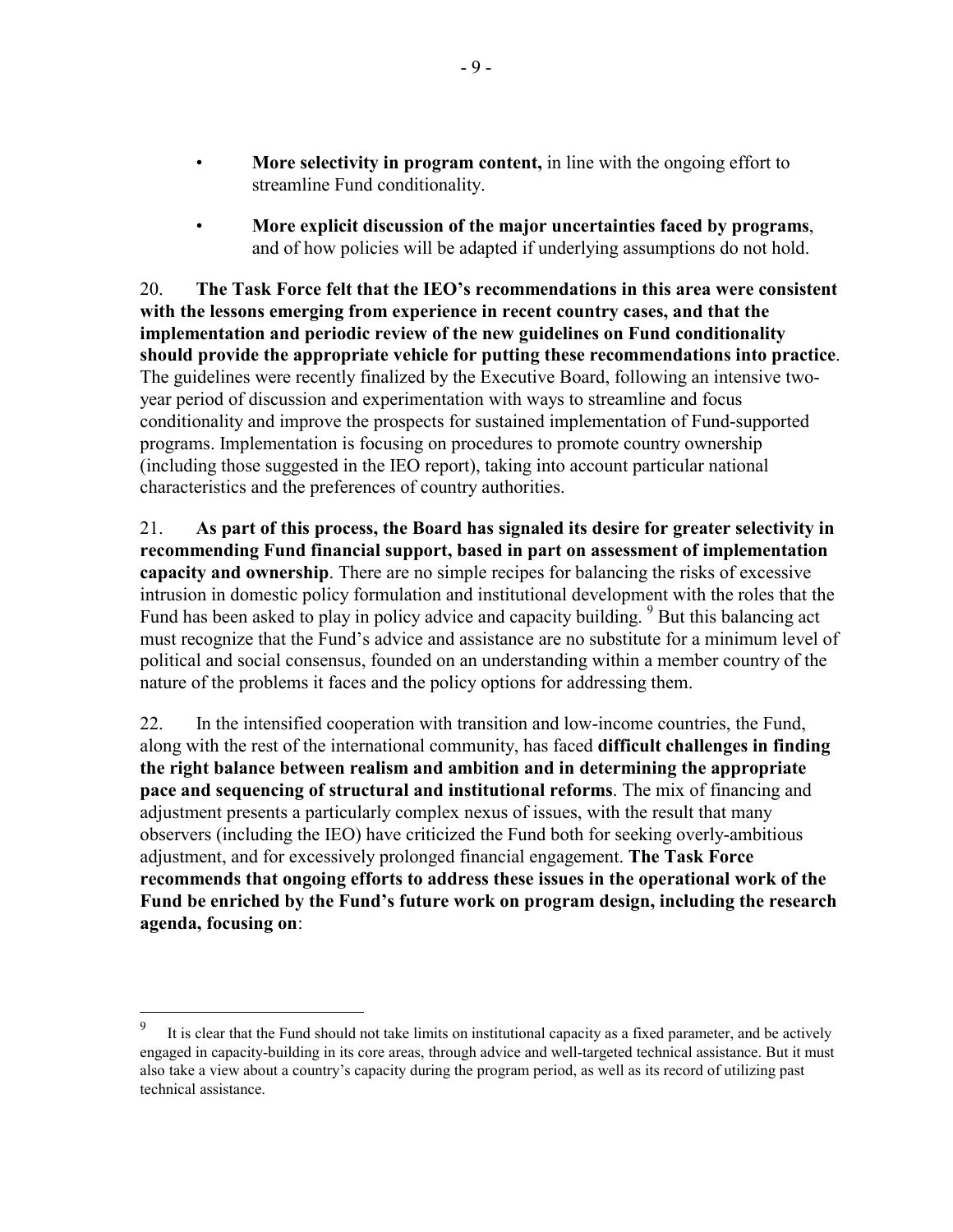- ways **to ensure greater realism in objectives and underlying assumptions**, including the time-frame over which policies can be expected to attain their full impact; and
- the **linkages between structural reforms and program objectives** (especially those relating to economic growth and external viability), as well as possible **tradeoffs** between macroeconomic and structural policy measures.

In the process, it will be important to bear in mind that the choices and tradeoffs made in individual country cases will also depend on nature of the problems faced by the member (which may be more profound and wide-ranging in the case of low-income countries) and the objectives of its Fund-supported program.

23. The Task Force believes that **the review process within the IMF** fulfills an essential function, by promoting even-handed treatment of members in the application of Fund policies, provision of consistent policy advice, and a rapid response to guidance from Management and the Executive Board in meeting new challenges. Thus, it has a crucial role in ensuring that new orientations emerging from the evaluation of prolonged use of Fund resources take root in the Fund's day-to-day operations. **The Task Force would therefore endorse a systematic effort in the review process to promote the application of preventive measures and ensure that lessons are drawn from the experience in identified cases of prolonged use**. 10

24. In its evaluation report, **the IEO recommended the adoption of procedures to ensure that, when political considerations enter into decisions on use of Fund resources, these are seen to be taken into account in a transparent manner**—with decisions and accountability at the level of the Executive Board, on the basis of a candid technical assessment by staff of the risks and potential trade-offs. **The Task Force considers that there can be no question about the responsibility of Management for recommending, and the Executive Board for considering and approving, all requests for the use of Fund resources**. The staff has an important responsibility for ensuring that Management and Executive Directors have access to a candid technical assessment of the risks and potential trade-offs, and must continue working to improve both the substance and presentation of this material. Proposals for strengthening the analysis of political factors in the work of the Fund are discussed in a later section.

### **V. STRENGTHENING FUND SURVEILLANCE**

 $\overline{a}$ 

<sup>10</sup> To facilitate follow-up monitoring when programs have gone off-track, the IEO also recommended enhancements of the internal MONA database for program monitoring. An improved database system is now at an advanced stage of development and should become operational in the near future.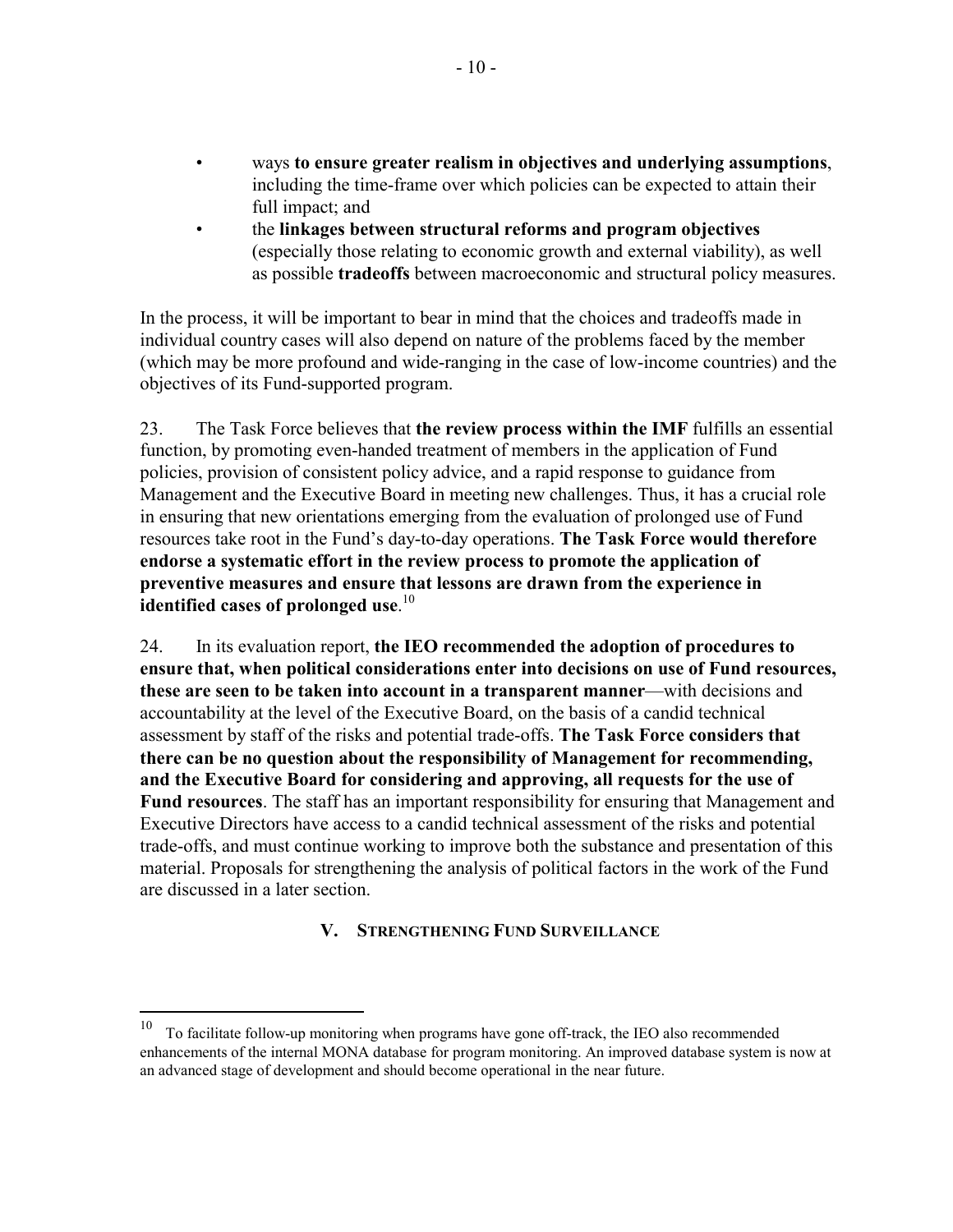25. **The IEO recommended a strengthening of surveillance in cases of prolonged use of Fund resources, "going beyond the recent revisions to surveillance guidelines aimed at improving surveillance in program countries."** Specific suggestions included:

- Clarification of expectations regarding the role of surveillance in program countries, stressing the need for *ex post* assessments
- Greater operational separation between UFR and surveillance missions in prolonged use cases, including appointment of a mission chief for surveillance missions from outside the area department in some cases, provided there are suitable continuity and coordination safeguards.
- Conducting Article IV consultations with program countries at times when a "fresh look" would be most valuable.
- Seeking a second opinion--including from outside the IMF--on key policy issues that appear to be contributing to prolonged use.

26. **The Task Force agrees with the overall thrust of the IEO's recommendations for strengthening surveillance.** As a practical matter, it also believes that these objectives are **best addressed through continuing implementation and refinement of the conclusions of the recent Biennial Review of Surveillance and the planned follow-up discussions**. During that review, the Board agreed on ways to strengthen the quality and content of Article IV consultation discussions, and also made several suggestions aimed at enhancing the impact on the domestic policy debate in member countries and promoting ownership. In particular, consultation discussions are expected to complement sound advice on economic policy objectives with discussions of alternative ways to achieve these objectives; to assess more carefully the social and political realities that shape economic policy; to reach out more broadly, for instance to the legislative bodies and a wider range of line ministries in member countries; and to try to ensure that consultations with members take place at times when the Fund's advice can influence the domestic policy debate (for instance, during the period leading up the presentation of the annual budget).

27. The Board also identified ways to improve the effectiveness of surveillance in a program context. Thus, Directors asked that consultation reports provide a candid discussion of risks and vulnerabilities, even if this calls into question the original program framework; and that consultation discussions be held when at times that are most conducive to a thorough and detached assessment, such as between programs or when a program has moved off track. Building on this guidance, the staff is exploring ways to ensure that Article IV consultations in program countries "step back" from the program, and take a broader perspective on the economic challenges facing a country and the adequacy of current policies to meet those challenges. In recent months the results have been embodied in individual country papers that have been sent to the Board, and Executive Directors will have an opportunity to address these issues in the planned discussion of "Surveillance—Steps Forward," in late March.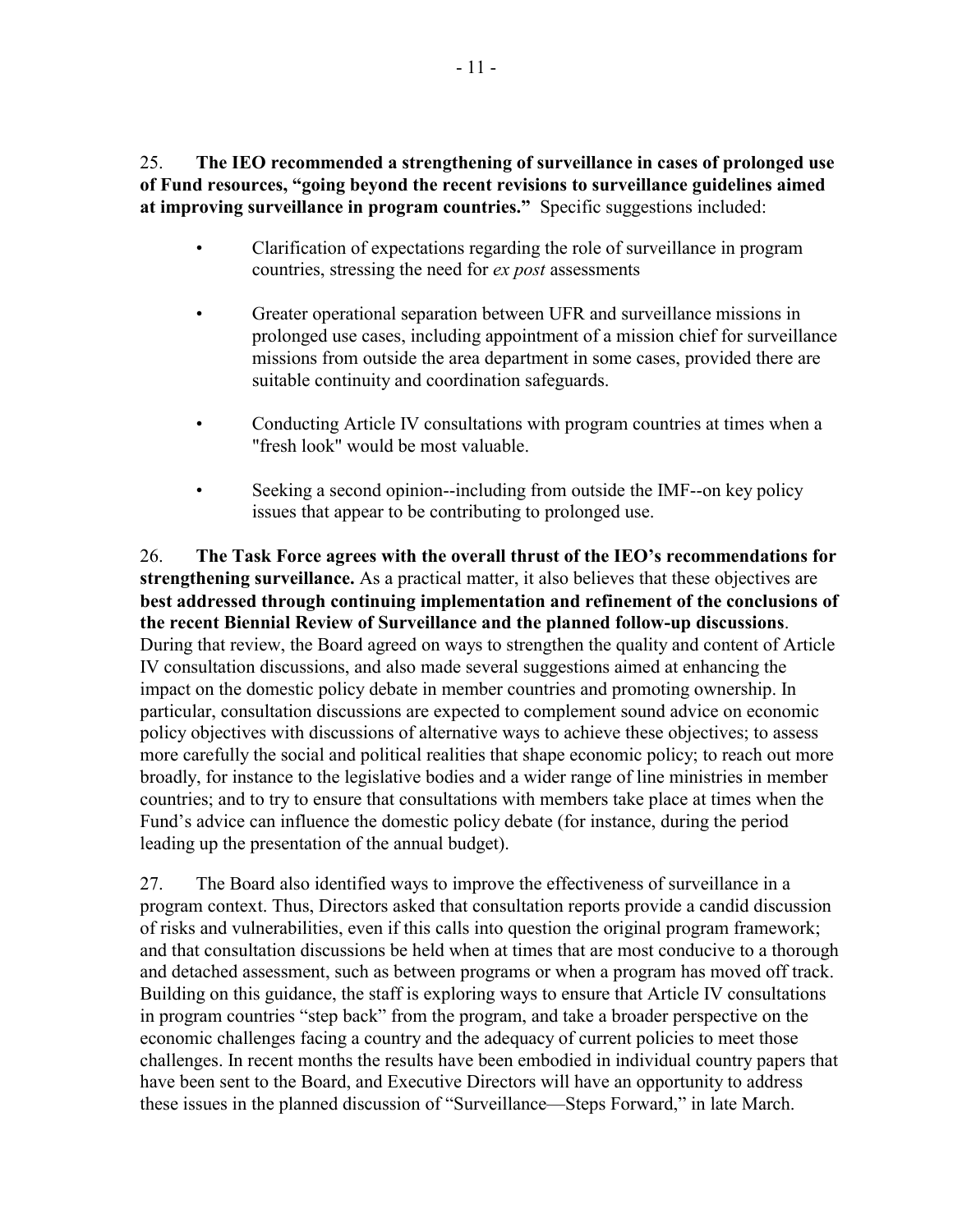### **VI. STRENGTHENING "DUE DILIGENCE" FOR PROLONGED USERS**

28. **The IEO has proposed that the Executive Board "...adopt an explicit definition of prolonged use, as a trigger for the adoption of automatic due diligence procedures**. The definition could use different criteria for the general and concessional resources." A major application of this definition was to be in triggering "systematic *ex post* assessments of programs ...with the key messages reported to the Executive Board, as part of a broader effort to disseminate more effectively best practices and lessons learned, and to maximize the effectiveness of the review process." <sup>11</sup>

29. **The Task Force believes that the Fund needs to strengthen its mechanisms for systematic** *ex post* **assessment and strategic planning, targeted especially at cases of prolonged use of Fund resources.** This could be achieved at reasonable cost by building on existing procedures for the preparation of country strategy papers, which are not widely used and do not always deliver the type of analysis that is required.

30. **The Task Force would propose that the preparation of a country strategy paper (CSP) be required for all prolonged users of Fund resources, and that the lessons learned be presented to the Executive Board, generally prior to consideration any proposal for a new Fund financial arrangement**. This approach would include a number of modifications in current procedures. At present, when CSPs are prepared, they are internal exercises involving the staff and Management, intended as a focal point for Management's guidance on future relations with the country concerned. They are prepared by area departments, usually for countries that have used Fund resources over a number of years, at a time of when a break in the adjustment process has taken place or a natural pause for reflection seems to be in order. Typically this could be near the conclusion of a three-year arrangement under the EFF or PRGF, or of a sustained period under stand-by arrangements. CSPs are to be prepared outside the cycle of mission briefings, with input from the World Bank, and with adequate for thorough discussion and reflection within the Fund prior to any preparations for a future Fund arrangement. In practice, the requirement for a pause in the normal cycle of country work has limited the number of natural opportunities for CSPs, while work pressures in area departments and the difficulty, in some cases, of distinguishing the product from a thorough mission briefing have led to questions about the cost-benefit ratio of preparing one.

31. **Under the Task Force proposal,** once a country was identified as a prolonged user of the Fund's general resources, there would be no discretion about the preparation of a CSP and limited flexibility in its timing. **Preparation and discussion of the CSP would be expected to take place before the preparation of the briefing paper for the next Article IV consultation or any request for a new Fund financial arrangement**. The lessons learned would be **presented to the Executive Board** prior to any consideration of a new

 $11$ 11 IEO Evaluation of the Prolonged Use of IMF Resources (SM/02/287, 9/6/02), Volume I, pages 13-15.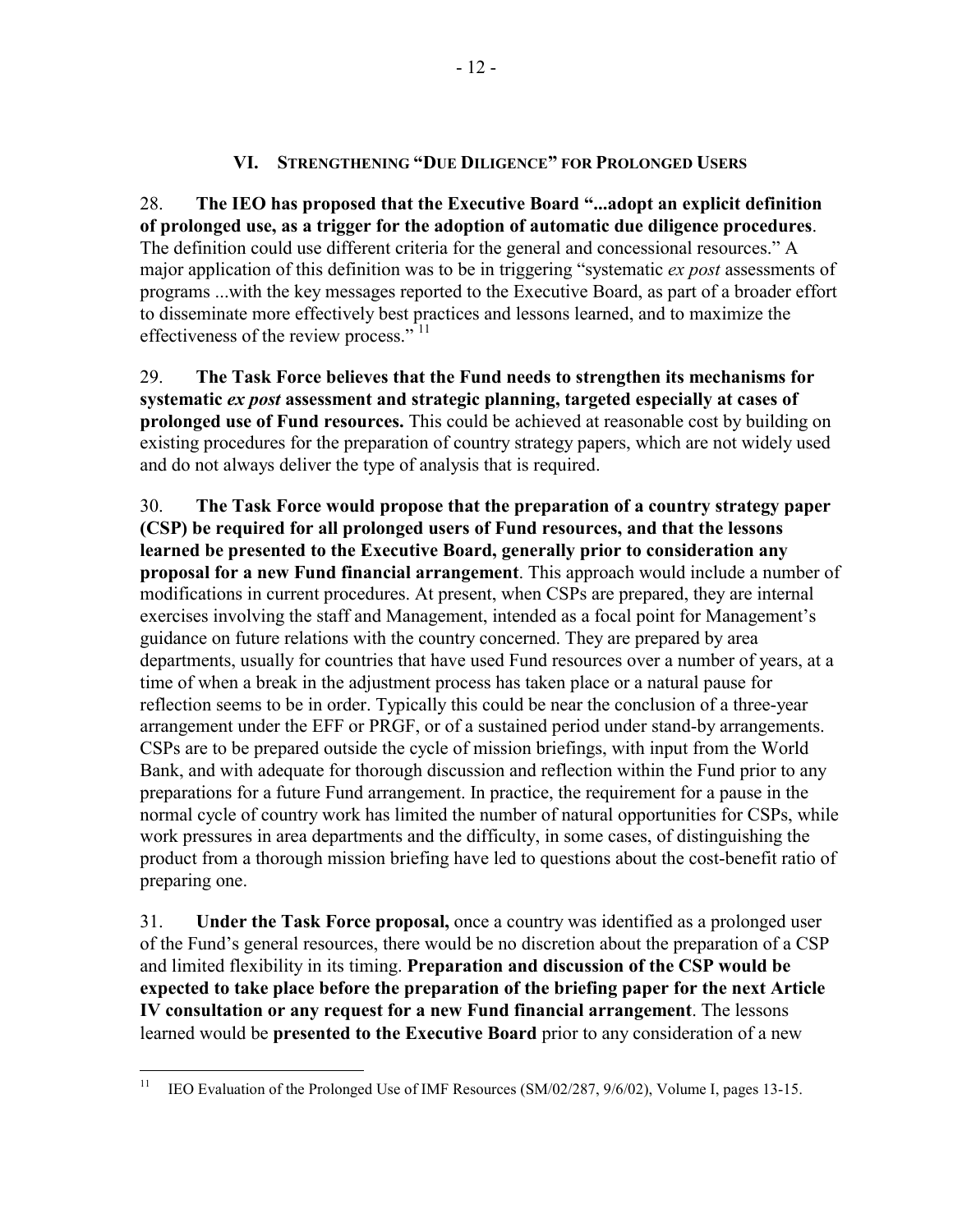Fund financial arrangement—wherever possible, **in connection with the staff report for the next Article IV consultation**. The CSP would be prepared by an inter-departmental team, including representatives from the area department, PDR, and at least one other functional department. **In some cases, the CSP might also draw upon the outside experts**. Coverage would include an analysis of the problems facing the country, a critical and frank review of progress during the period of prolonged use of Fund resources, and a forward-looking assessment that takes account of lessons learned and presents a strategy for future economic policies and Fund engagement (including financial support and technical assistance). CSPs would be expected to reflect a good understanding of the political context and the adequacy of institutional development. But there would be no attempt to use them as detailed blueprints for future negotiations or, even less, as a framework for planning future technical assistance. Rather, these papers would be expected to be as brief and clear as possible in drawing lessons from the experience to date and posing strategic options for economic policy and future Fund interactions with the member country, including whether it would be appropriate to consider additional Fund financial support. Perhaps most importantly, no stigma should be attached to such an exercise, because CSPs would be prepared for successful as well as unsuccessful cases.

32. **Serious consideration was given to proposing, instead, that the requirement to prepare CSPs be targeted** only at cases in which prolonged use of Fund resources had been associated with inadequate progress toward program objectives, heavy indebtedness to the Fund, or a more generalized deterioration in the prospects for external debt sustainability. On balance, however, Task Force members judged that a simple and transparent trigger, based on the length of time spent under Fund financial arrangements, would produce a more credible and even-handed response to the issues raised by the IEO. In addition to its contribution to decision-making in individual country cases, the process proposed by the Task Force would provide important input for future reviews of conditionality and program design, as well as a better basis for assessing the validity of the concerns expressed by the IEO about the effects of prolonged use on institutional development in member countries and proper governance in the Fund.

33. **In its report, the IEO defined prolonged users of Fund resources as countries that had spent at least 7 years out of some 10-year period under Fund-supported programs** with upper credit tranche conditionality, including precautionary arrangements and arrangements under the concessional facilities. In contrast, the Review of Fund Facilities in 2000 defined prolonged users as countries having programs under upper credit tranche arrangements in at least 5 of the previous 15 years, including precautionary arrangements, but *excluding* countries eligible to use the Fund's concessional facilities. Table 1 lists countries defined as prolonged users in the IEO report, and in the 2000 Review of Fund Facilities.

34. The Task Force explored the implications of various definitions of prolonged use, based on the existence of Fund financial arrangements in 5, 6, and 7 of the past 10 years (see Table 2), and concluded that there was no convincing reason for using a different cutoff point from the one adopted by the IEO. It also considered excluding precautionary arrangements,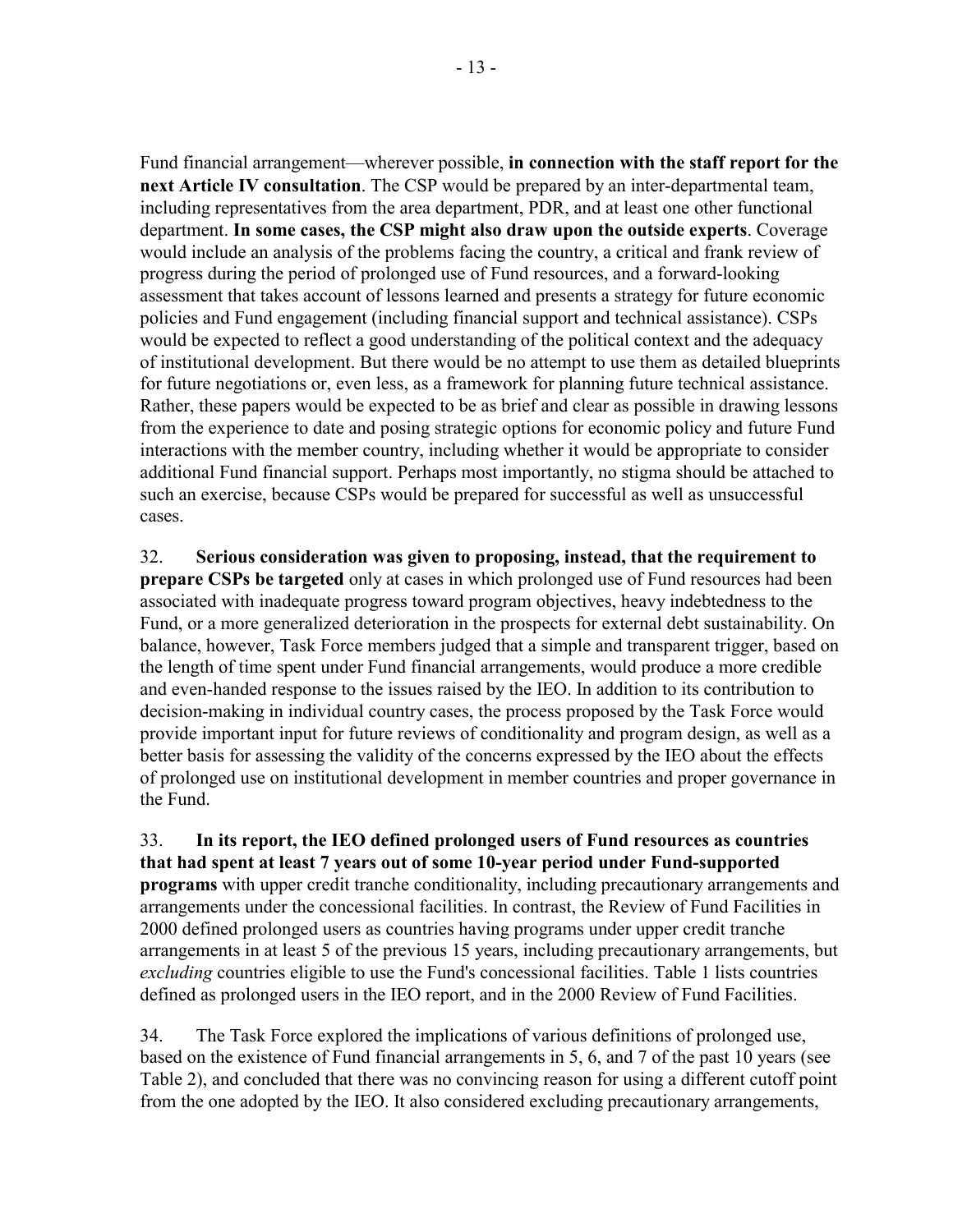but rejected this on the grounds that countries with such arrangements retain the right to make purchases and, on occasion, have done so in very sizeable amounts. **For the Fund's** *general resources***, the Task Force therefore recommends that prolonged users of Fund resources be defined as having countries that have spent 7 or more of the last 10 years under stand-by or extended arrangements, including precautionary arrangements**.

35. **In dealing with prolonged use of the Fund's concessional facilities**, the Task Force considered that the Fund should be cautious about adding new requirements—particularly in view of the expectation, at present, that most PRGF-eligible countries will be users of Fund resources over a sustained period. The ability of the Fund to fulfill its role in low-income countries while remaining focused on its core areas of responsibility is a continuing challenge, depending to a considerable extent on the scope for further strengthening the cooperation and division of labor with the World Bank and other international institutions. The role of the Fund in low-income countries, including the appropriate time-frame and modalities for Fund engagement, will be reviewed in a comprehensive paper later this year.

36. Against this background, **the Task Force sees the end of a three-year arrangement under the PRGF as a natural opportunity to reflect on the progress in addressing underlying economic problems under the Fund-supported program and the nature of the Fund's future engagement**. Indeed, such an assessment is increasingly a feature of Article IV consultation reports for countries nearing the end of PRGF arrangements, and in some cases work on such countries has been enriched by the preparation of (internal) CSP. The Task Force recommends that current best practice regarding a "fresh perspective" in the Article IV surveillance process be generalized for such cases.

37. **In addition, the Task Force would propose that a CSP be prepared after a country has gone through two multi-year arrangements under the Fund's concessional facilities (either through completion of the arrangement, expiration without making all purchases, or cancellation)**. The content and procedures for preparing these CSPs would be the same as those adopted for users of the Fund's general resources, but in some cases the authorities might be involved in the distillation of lessons from past successes and failures and the initial outline of the future economic strategy, drawing on institutional arrangements developed in conjunction with the PRSP process. The lessons learned would be presented to the Executive Board, generally in connection with an Article IV consultation.

38. The Task Force did not come easily to this recommendation regarding CSPs for PRGF-eligible countries. As indicated in Table 3, some 24 PRGF-eligible countries would presently be included in the proposed requirement to prepare a CSP. Since this would imply a substantial increase in the staff work load, particularly in 1-2 area departments, the Task Force considered various ways to limit the number of countries that might be covered. However, it found that only by restricting the requirement to cases of repeat failure could the list be narrowed significantly—an approach that would contradict the principles of seeking a balanced and representative sample and not stigmatizing countries that are subjects of a CSP. Since there have been only a limited number of CSPs so far for PRGF-eligible countries, and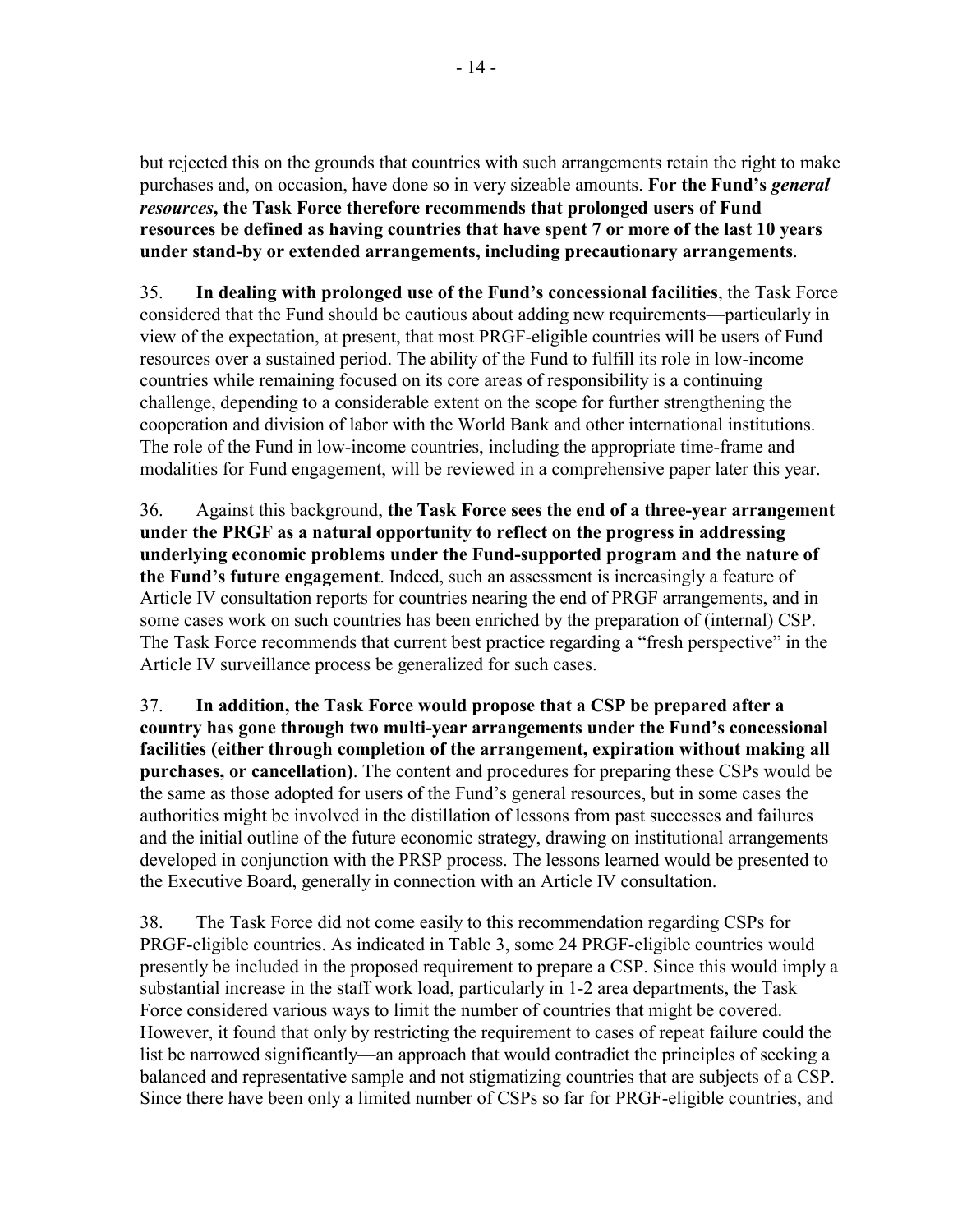most of these have been, are, or will later become prolonged users of Fund resources, it is difficult to avoid both a large initial stock of CSPs and a more moderate continued flow, perhaps on the order of 3-4 per year, once that stock has been dealt with.

39. Unlike most other proposals in this paper, the requirements to prepare CSPs would have significant, identifiable resource implications. Tables 2 and 3 identify 35 countries as potential subjects of CSPs.  $^{12}$  If these were phased in over a period of about two years, this would imply 16 CSPs in 2003, another 16 in 2004, and a continuing flow of perhaps 5 cases a year (mainly PRGF-eligible countries) for the next few years. While much of the work needed to prepare a CSP would be in addition to existing country work, some of it would contribute to the preparation of Article IV staff reports and PRSPs. In addition, in some cases the preparation and consideration of a CSP could delay other mission work, or even lead to a decision not to proceed with previous-planned discussions on use of Fund resources. **On balance, a rough estimate might be that only two-thirds of the staff resources needed to prepare CSPs would be in addition to ongoing country work—implying an additional resource requirement of about \$1 million per year in FY 2004 and 2005, declining to**  perhaps \$400,000 per year thereafter.<sup>13</sup> Roughly one-fourth of this requirement would **be for work on prolonged users of the Fund's general resources, and the remainder for CSPs in PRGF-eligible countries.**

40. **If it were considered preferable to prioritize the preparation of CSPs in order to live better within the existing resource envelope, an option which would involve substantial up-front savings would be to phase in CSPs for the initial stock of PRGFeligible prolonged users by preparing them only during the period after the expiration of a PRGF arrangement and before the approval of a new arrangement.** At present, 16 of the 24 PRGF-eligible countries listed in Table 2 have an active PRGF arrangement and another 6 countries are in the late stages of discussions on a new Fund financial arrangement. This leaves two countries (Djibouti and Mauritania) at a natural point for the preparation of a CSP, with another 11 countries likely to reach this point during the course of FY 2004-FY 2005—in effect, **reducing the number of CSPs that would be prepared for PRGFeligible countries by about one-half during the first two years**.

41. In order to ensure that the prolonged use of Fund resources can be monitored easily on an ongoing basis, **the Task Force would also recommend that the staff prepare a brief, factual report on the incidence of prolonged use of Fund resources, according to the definition utilized by the IEO**. It would suggest that this report be circulated to Executive Directors for information twice a year.

1

<sup>&</sup>lt;sup>12</sup> One of these countries, Pakistan, is on both the PRGF list and the list of prolonged users of the Fund's general resources.

This additional resource requirement would correspond to about 5 staff years in FY 2004 and 2005, declining to about 2 staff years thereafter.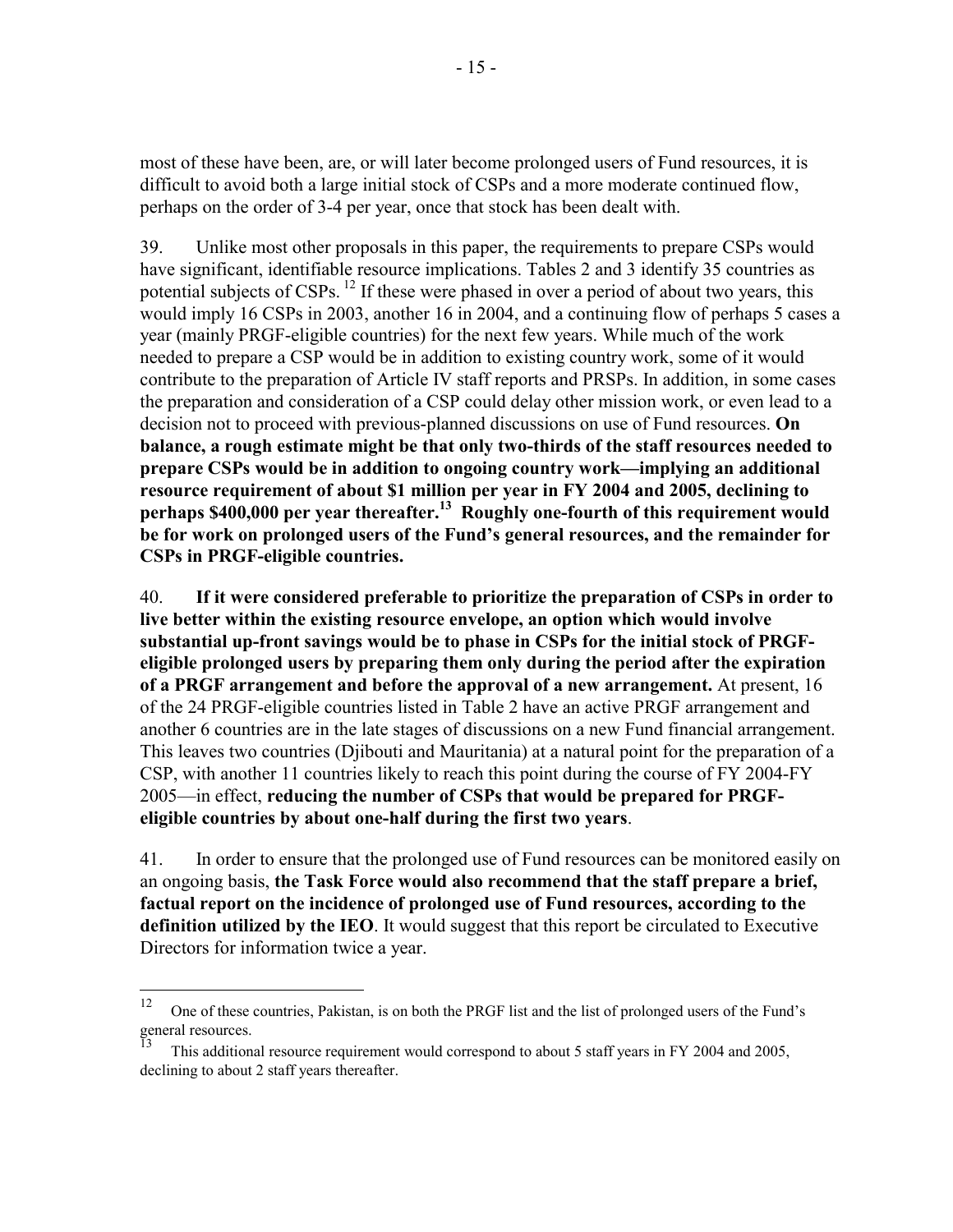42. More generally, the Task Force agrees that there are benefits from a process of *ex post* assessment in a variety of circumstances, subject to resource constraints. It would therefore emphasize that any decision to adopt a system of mandatory CSPs for prolonged users should not be seen as limiting the scope for staff or Management to initiate similar country strategy exercises in other cases, on a discretionary basis.

### **VII. ALTERNATIVE "SIGNALING" MECHANISMS**

43. **The IEO has recommended that the IMF "aim to provide the international community with credible alternatives to the current situation where IMF-supported programs have become a precondition for the provision of many other sources of financing by donors and creditors."** It suggests that this could be done "by developing a mix of tools (e.g., strengthened surveillance, PRSP assessments, precautionary arrangements, or shadow programs) to deliver seals of approval suited to the varied needs of donors and creditors."

44. **This topic is being taken up in two papers in the Fund's work program subsequent to the release of the IEO report: the paper on** *Signaling Assessments of Members' Policies* **(SM/03/2, 1/8/03), and the forthcoming review of the** *Role of the Fund in Low-Income Countries*. The first paper, which was discussed by the Executive Board on January 29, 2003, considered ways to signal the Fund's views on members' economic policies in cases where there is no Fund-supported program. The paper on the role of the Fund in low-income countries would have a broader focus, as noted above, but an important aspect would be further consideration (in cooperation with the World Bank and other donors) of the best ways for the Fund to monitor economic performance and fulfill this type of signaling role in low-income countries. This is a crucial issue, as a small but growing number of PRGF-eligible countries move beyond the stage of macroeconomic stabilization and into a sustained and more gradual process of institutional development.

45. Donors are understandably reluctant to de-link certain forms of assistance from the existence of a Fund-supported program. **An important point of departure for each of these papers is that the Fund is not willing to enter into financial arrangements in support of programs that do not meet reasonable standards of policy content, in order to fulfill the expectations of donors. To help donors in taking their own decisions on how to proceed in cases where a Fund-supported program is not appropriate, the Executive Board stressed in its January 29, 2003 discussion that the Fund should make effective use of Article IV staff reports and the associated Press Information Notices. It also spelled out the procedures under which the staff can provide "assessment letters" to a country's external donors and creditors.** The Board agreed that the Fund should discontinue the practice of "signaling" staff-monitored programs (SMPs), which are prone to misinterpretation as offering a form of endorsement with many features of Fund-supported programs, but none of the safeguards. In addition, precautionary arrangements (or, for lowincome countries, PRGF arrangements with very low access) will continue to provide a framework for monitoring policy performance in countries with policies that meet that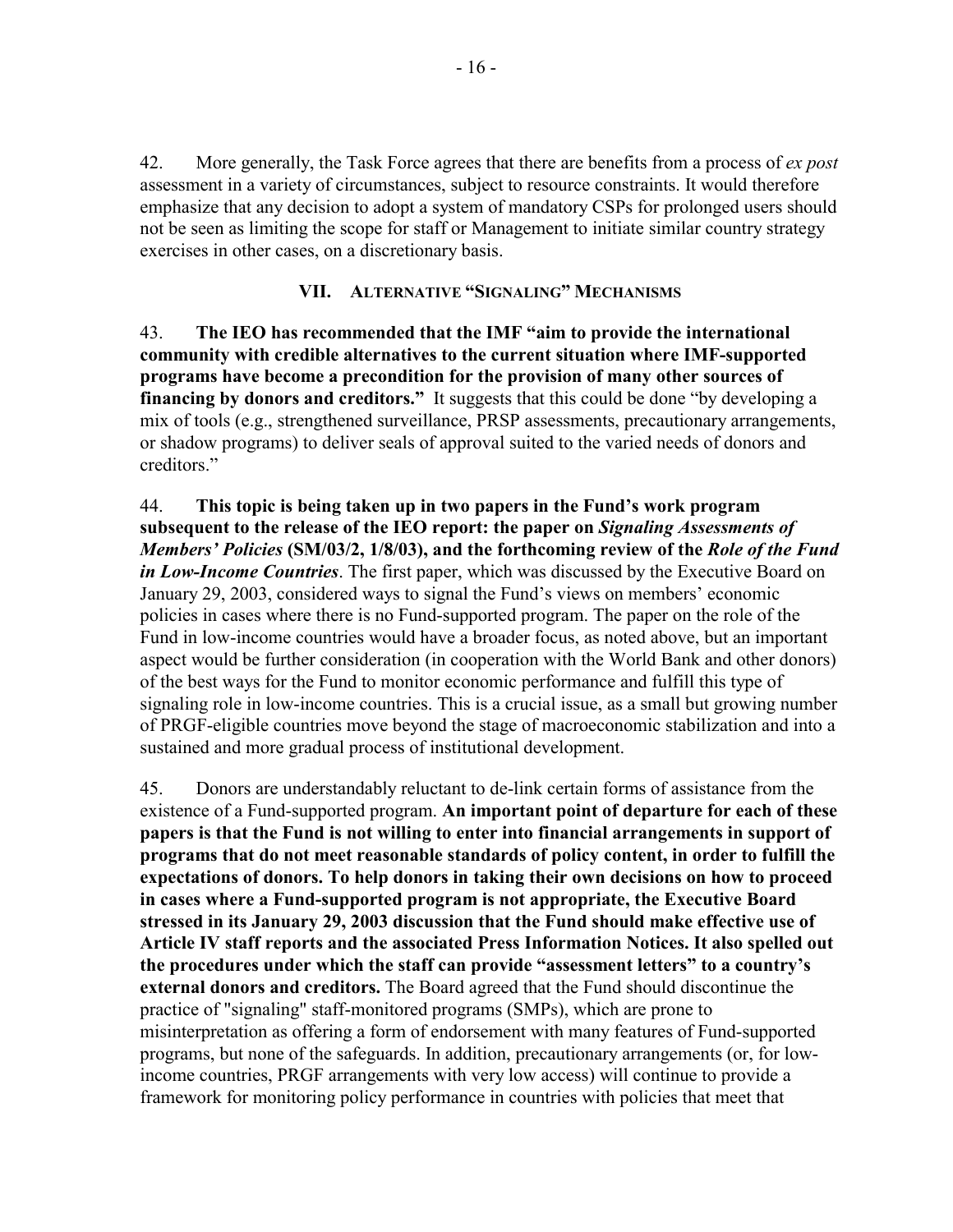standards for Fund financial support, but which do not have an immediate need for Fund resources.

## **VIII. STRENGTHENING POLITICAL INFORMATION AND ANALYSIS**

## 46. **The IEO recommended a strengthening of the ability of staff to analyze political economy issues, to get a better understanding of the forces that are likely to block or enhance reforms and to take them into account in program design.**

47. The Task Force agrees that political information and analysis is important for understanding alternative strategies to achieve countries' economic objectives, appropriate design and sequencing of structural reforms, and assessment of the degree of ownership and prospects for successful implementation of policy measures. Some briefings, back-to-office reports, and staff reports already touch upon political and governance issues with a direct impact on program design and implementation, to support Management and the Executive Board in meeting their responsibilities regarding surveillance and the approval of Fundsupported programs.

48. **The Task Force recommends an effort to enhance reporting and analysis of political issues. A critical objective would be to include such information in staff reports for Article IV consultations and requests for use of Fund resources, when it has important implications for the design and implementation of economic policy**. In practice, the Task Force would expect reporting on political issues in staff reports to evolve gradually, as experience is gained. At present, this occurs mainly in countries emerging from conflict, facing severe governance problems, or threatened by imminent social disorder. Enhanced political analysis could, for instance, be part of a deeper probing of the reasons for repeated program failure. Mission teams and resident representatives, who are in a special position to follow political issues in the countries to which they are assigned, would be the backbone of this effort; resident representatives, in particular, would be encouraged to do more to seek the views of local and foreign political analysts in their countries.

49. Like the IEO and many external commentators, **the Task Force feels that more can be done with the political information and analytical capacity already extant in the Fund, and that the staff's capacities in this area could be strengthened appropriately through a modest investment in training**. It also believes that the Fund should continue the practice of drawing on outside experts (including those with both economic and political expertise) from time to time in analyzing national or regional issues. The Task Force agrees that it would be useful to continue experimenting with targeted internal seminars, similar to the ones recently introduced by INS, and coaching, especially for mission chiefs and resident representatives, to strengthen staff skills and awareness in this area. Increased participation in external events could be another way of achieving this.

## **IX. HUMAN RESOURCE MANAGEMENT**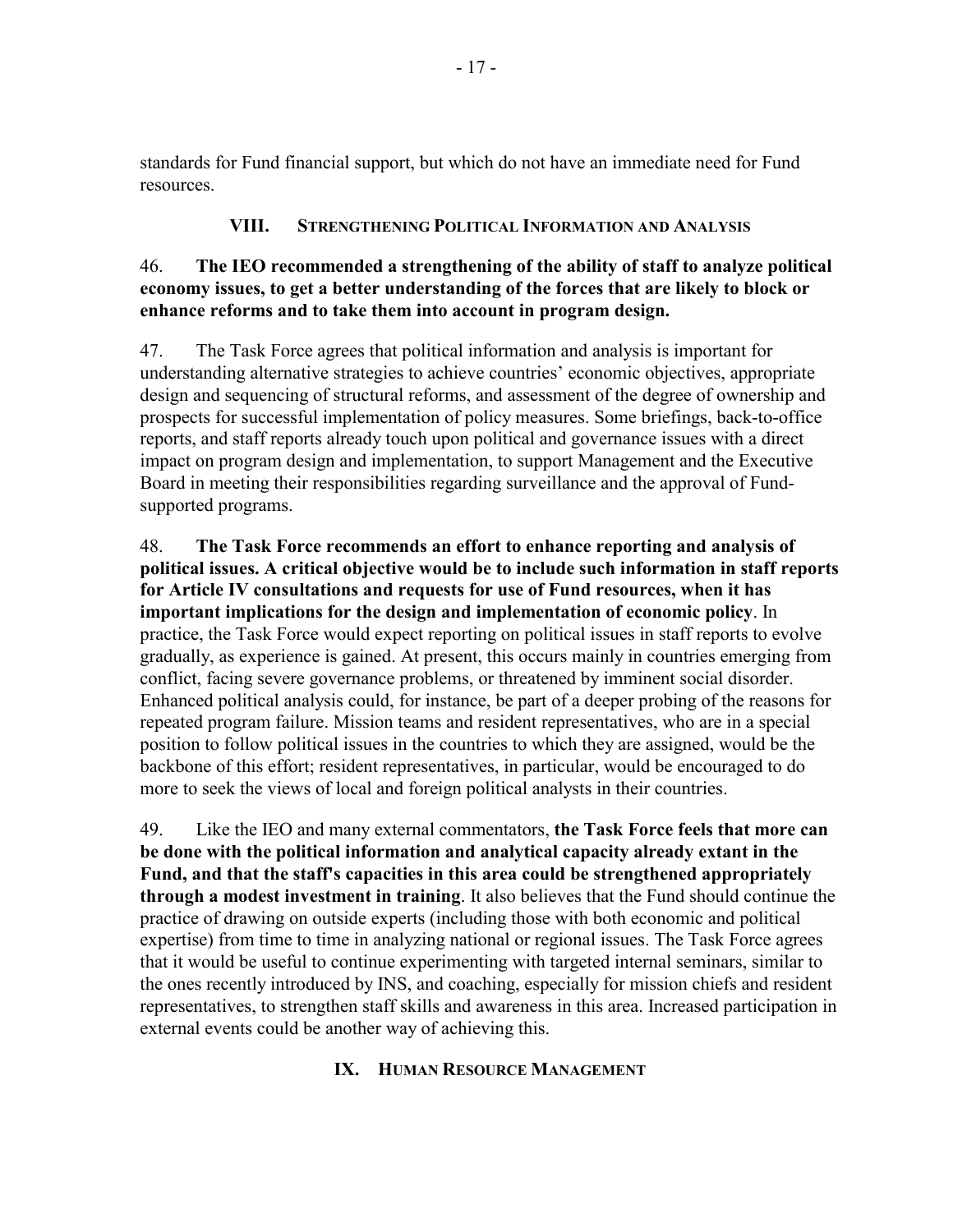50. **The IEO report also suggested a "review of explicit and implicit incentives facing IMF staff ... in particular with a view to reducing the excessive turnover of staff working on countries and to fostering increased candor in staff reports and greater accountability."**

51. **In view of the much broader implications of most human resource management issues, the observations of the Task Force in this report are limited to the question of staff mobility.** The Task Force is convinced that excessive mobility among Fund economists and, especially, mission chiefs over the past 10-15 years has created significant managerial problems for departments, posed challenges for the quality and consistency of policy advice and program design—particularly in smaller countries—and in some cases, adversely affected the policy dialogue with member countries. At the same time, neither the staff nor, apparently, the IEO considers it likely that excessive mobility has increased the incidence of prolonged use *per se* (indeed, staff mobility is one way to avoid excessive "coziness" in interactions with country authorities, which has been identified by the IEO as a factor in prolonged use).

## 52. **Staff mobility is an important means of increasing the breadth of knowledge within the staff and the efficiency of the institution, as well as a key tool for staff development**. Mobility is affected mainly by three factors:

- personnel policies, which require mobility for economists at least once prior to promotion to managerial level and bar interdepartmental transfers by staff who have not spent at least two years in their current assignment;
- the broader institutional culture, in which mobility and wide experience are seen as a positive factors for career progression; and
- the evolution of the Fund's membership and workload. Over the past 15 years or so, major changes (creation of the SAF and ESAF; breakup of central planning and shift to nearly-universal membership; capital account crises and expansion of Fund work on financial sector issues) have occurred mainly in discrete jumps, with an immediate Fund response through the redeployment of existing staff resources.

53. In considering ways to avoid excessive mobility in the future, **the Task Force did not believe that the Fund's personnel policies needed to be changed**. However, it does recommend that **guidelines and practices regarding the reassignment of mission chiefs and other economists pay greater attention to the stability of country assignments, reinforced by appropriate incentives. Even more, it considers that the best way to guard against excessive mobility in the future would be the reestablishment of spare capacity to respond to emergencies and new tasks**, so that assignments throughout the institution are not so often subject to sudden and unplanned change.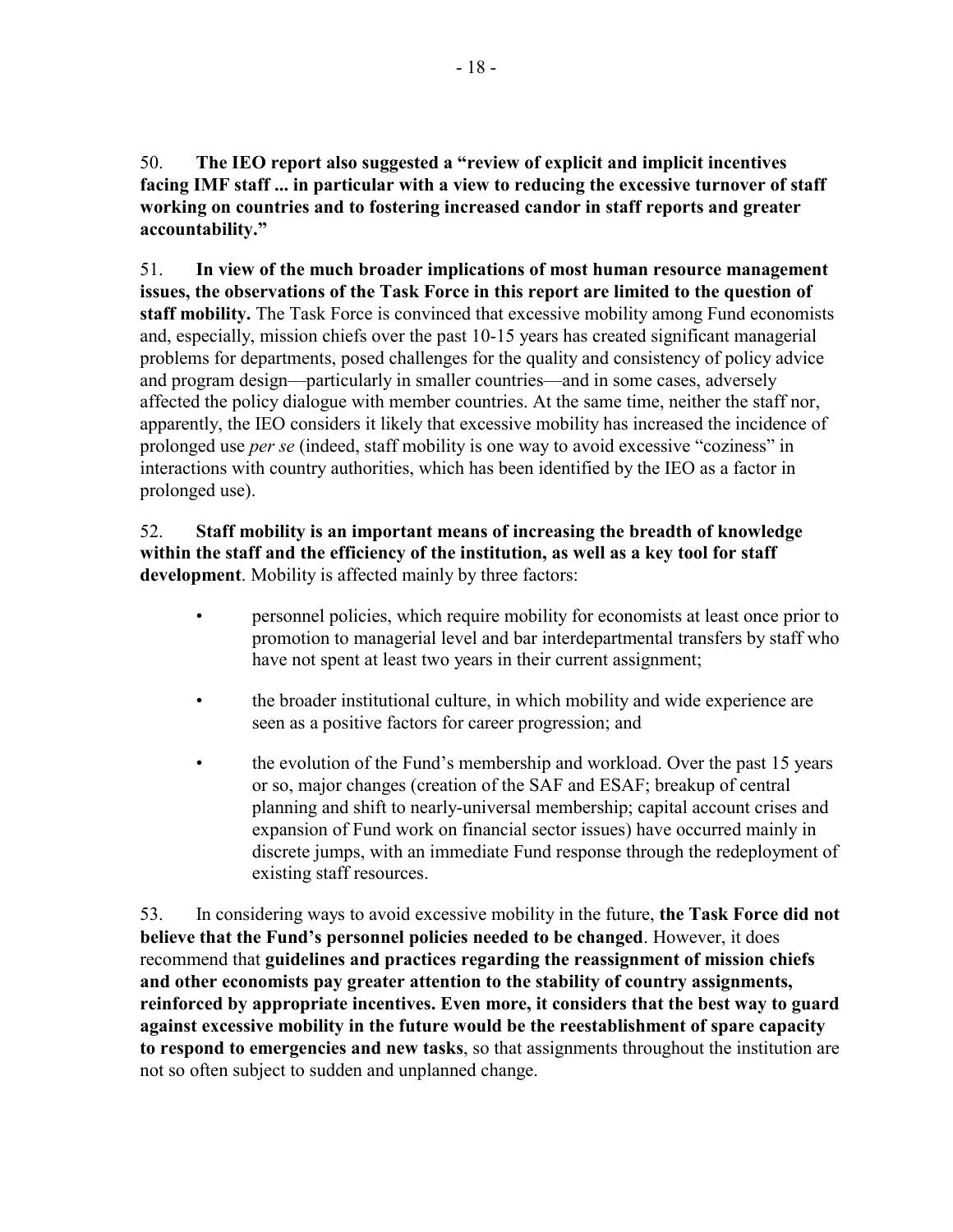#### **X. CONCLUSION**

54. Prolonged use of Fund resources can raise complex issues, particularly when it is associated with inadequate progress toward addressing a country's economic problems. It is clear that not every case of prolonged use has been associated with poor performance under Fund-supported programs, and that even some cases in which the Fund has provided sustained or repeated support for failed programs may in fact have been based on an informed judgment of the risks and the political context. What is crucial is for the Fund to have policies and procedures that promote sound program design, appropriate use of conditionality, and a good understanding of the country-specific institutional, social, and political context. And, ultimately, it is also crucial to ensure that decisions on whether to provide Fund financial support for a member's adjustment program are taken transparently and with a clear understanding of the risks and constraints. These considerations form the basis for the Task Force's recommendations.

#### 55. **Summary of Task Force conclusions**:

(i) A major concern for the Fund should be to **reduce the risk of failure of Fund-supported programs, especially repeated program failure**. Wholehearted implementation of the new **conditionality guidelines**, aimed at streamlining and focusing conditionality and promoting country ownership, is crucial for improving the prospects for sustained implementation of Fund-supported programs.

(ii) It is necessary to continue striving for **greater realism about the objectives and assumptions underlying Fund-supported programs**. The Task Force recommends that this be backed up by **the Fund's future work on program design**.

(iii) Efforts to improve program design and conditionality should be accompanied by **greater selectivity in extending Fund financial support, based in part on the assessment of implementation capacity and ownership**.

(iv) The Fund needs to make **better use of Article IV consultations to obtain a "fresh perspective" in program countries**, by assessing experience under the program, the implications for future economic policies, and options for future Fund involvement. Briefs and draft staff reports for such consultations should be subject to a high standard of interdepartmental and Management review, to ensure a thorough discussion and distillation of lessons.

(v) **Procedures should be instituted to strengthen "due diligence" for prolonged users of Fund resources, through a systematic process of** *ex post* **assessment and strategic forward planning**. This would focus on the preparation of country strategy papers and presentation to the Board of the lessons learned, whenever possible in connection with an Article IV consultation—and in general, prior to any consideration of proposal for a new Fund financial arrangement. To back up this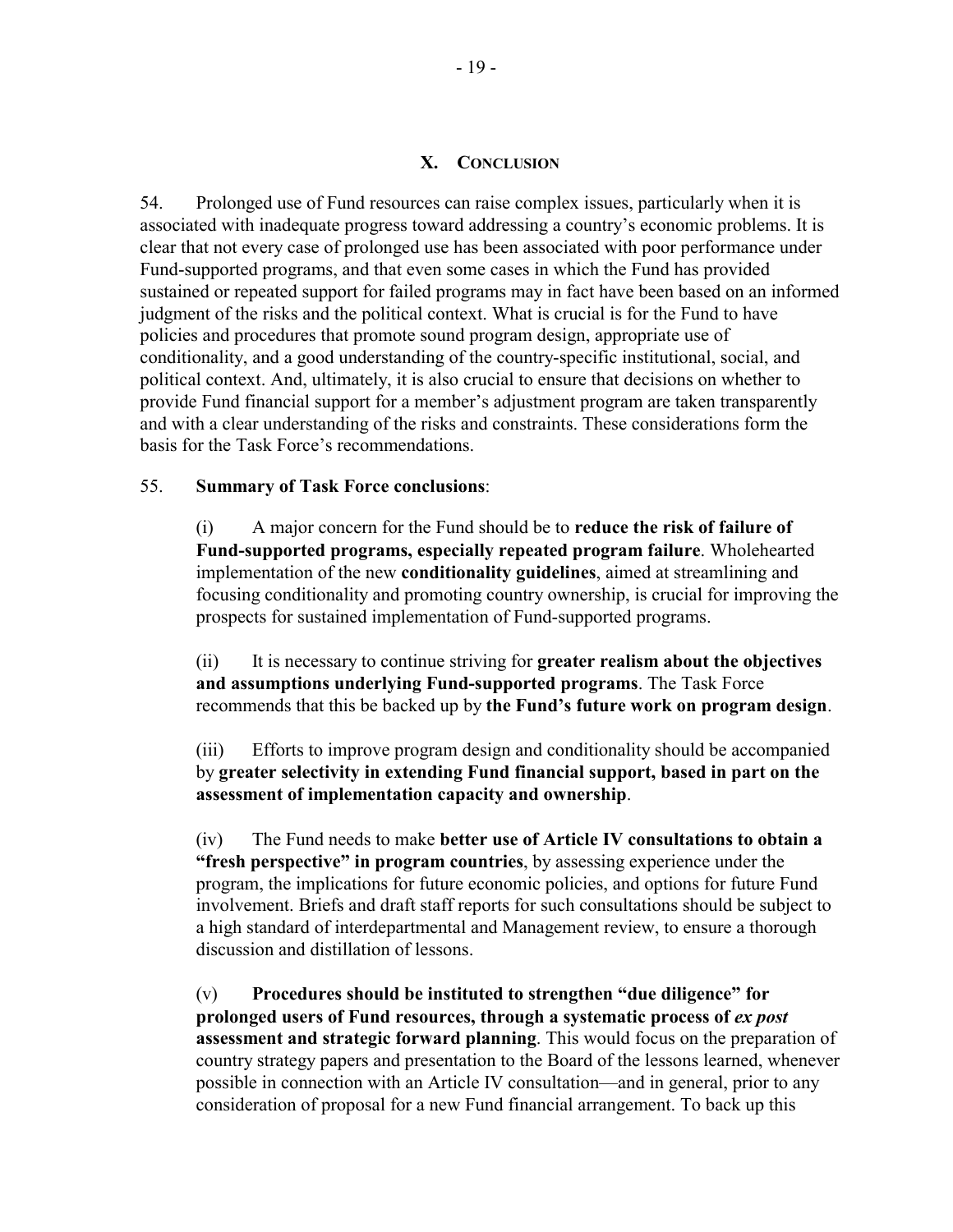approach, **the staff should provide a periodic factual report on the incidence of prolonged use of Fund resources**.

(vi) **The Fund should have effective ways to signal its views on policies to a country's donors and creditors**, outside the context of a Fund-supported program. Article IV staff reports, PINs, and "assessment letters" (under the new guidelines) provide important vehicles, and this topic will also be taken up further in the forthcoming review of the role of the Fund in low-income countries. **The Fund should continue to be clear that it will not enter into financial arrangements in support of programs that fail to meet reasonable standards of policy content**, in order to fulfill the expectations of donors.

(vii) In the case of prolonged users of Fund resources that are making insufficient progress toward program objectives, or experiencing repeated program failure, the staff should **apply consistently the existing guidelines relating to access to Fund financing**. Questions relating to levels of access to the PRGF will be taken up in the forthcoming paper on the role of the Fund in low-income countries. The Task Force would not recommend imposing higher rates of charge for prolonged users of Fund resources.

(viii) The Task Force would endorse **a systematic effort in the Fund's internal review process to promote the application of preventive measures and ensure that lessons are drawn from the experience in identified cases of prolonged use.**

(ix) **The Task Force also recommends an effort to enhance reporting and analysis of political issues with an impact on program design and implementation**, to support Management and the Executive Board in meeting their responsibilities regarding surveillance and the approval of Fund-supported programs.

(x) The Task Force would propose that Management consider **guidelines and incentives to reduce excessive mobility in country teams**. Ultimately, however, it believes that the key to reducing excessive mobility would be the reestablishment of **capacity to respond to emergencies and new tasks**.

56. **Resource implications**. Most of the recommendations in this paper represent a further evolution of the Fund's core work program and are not expected to result in significant new pressures on staff resources. However, the proposal to prepare country strategy papers for all prolonged users of Fund resources would have significant resource implications, due especially to the large initial stock of CSPs during the first two years. These resource costs are tentatively estimated at about \$1 million per year in FY 2004 and 2005, declining to perhaps \$400,000 per year thereafter, with about three-fourths of the total attributable to the preparation of CSPs in PRGF-eligible countries. If this proposal were adopted, it would be necessary to identify additional resources for this purpose, or offsetting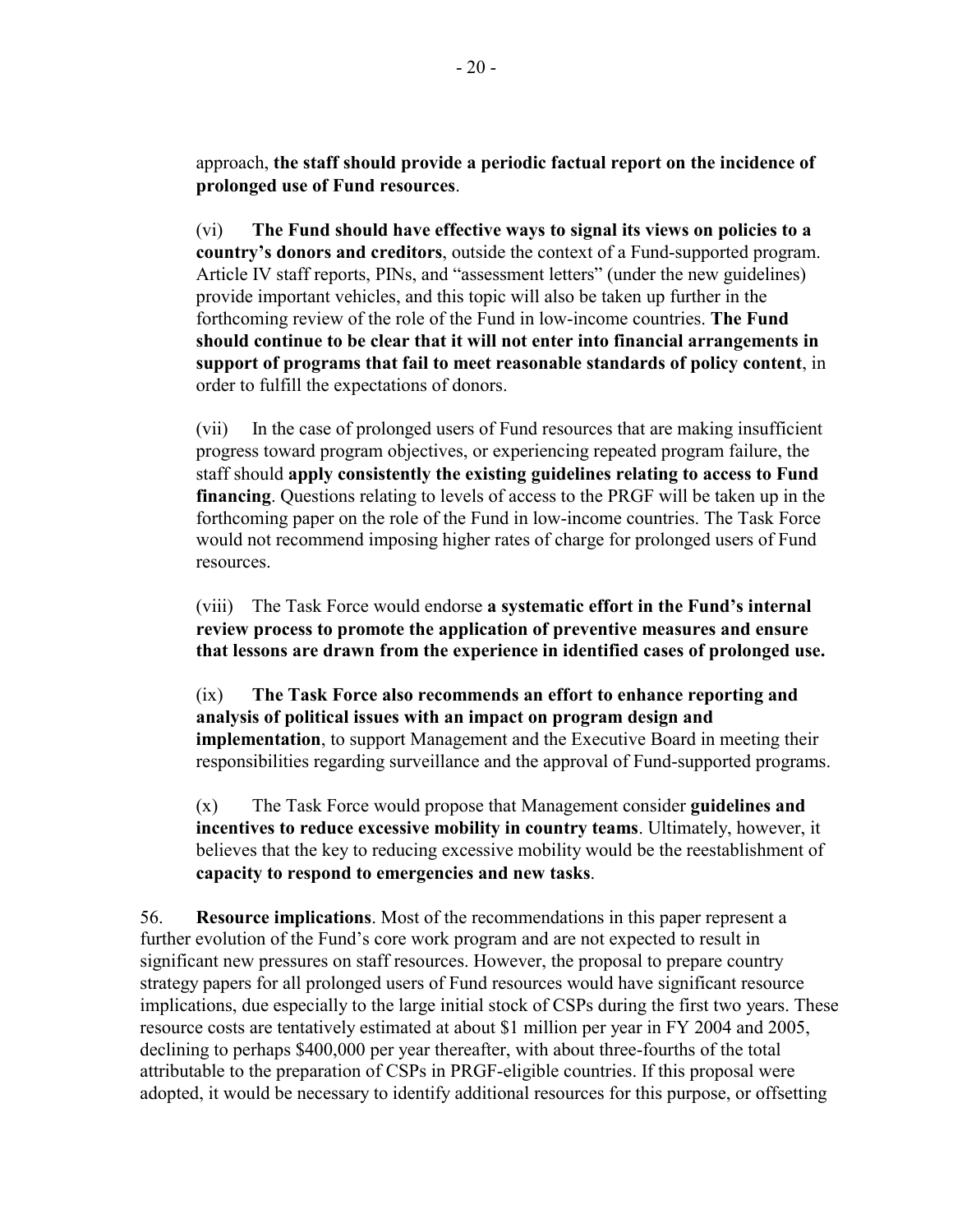reductions in other activities. Alternatively, a more gradual phasing-in of CSPs for PRGFeligible countries (along the lines described in paragraph 40) would make it easier for the staff to live within the existing resource envelope.

57. The members of the Task Force would like to express their appreciation to the IEO for its wide-ranging and helpful insights into the issue of prolonged use of Fund resources, as well as its advice in considering how to follow up the evaluation report. We would also like to take this opportunity to reaffirm the staff's commitment to cooperate with the IEO in its future evaluation activities.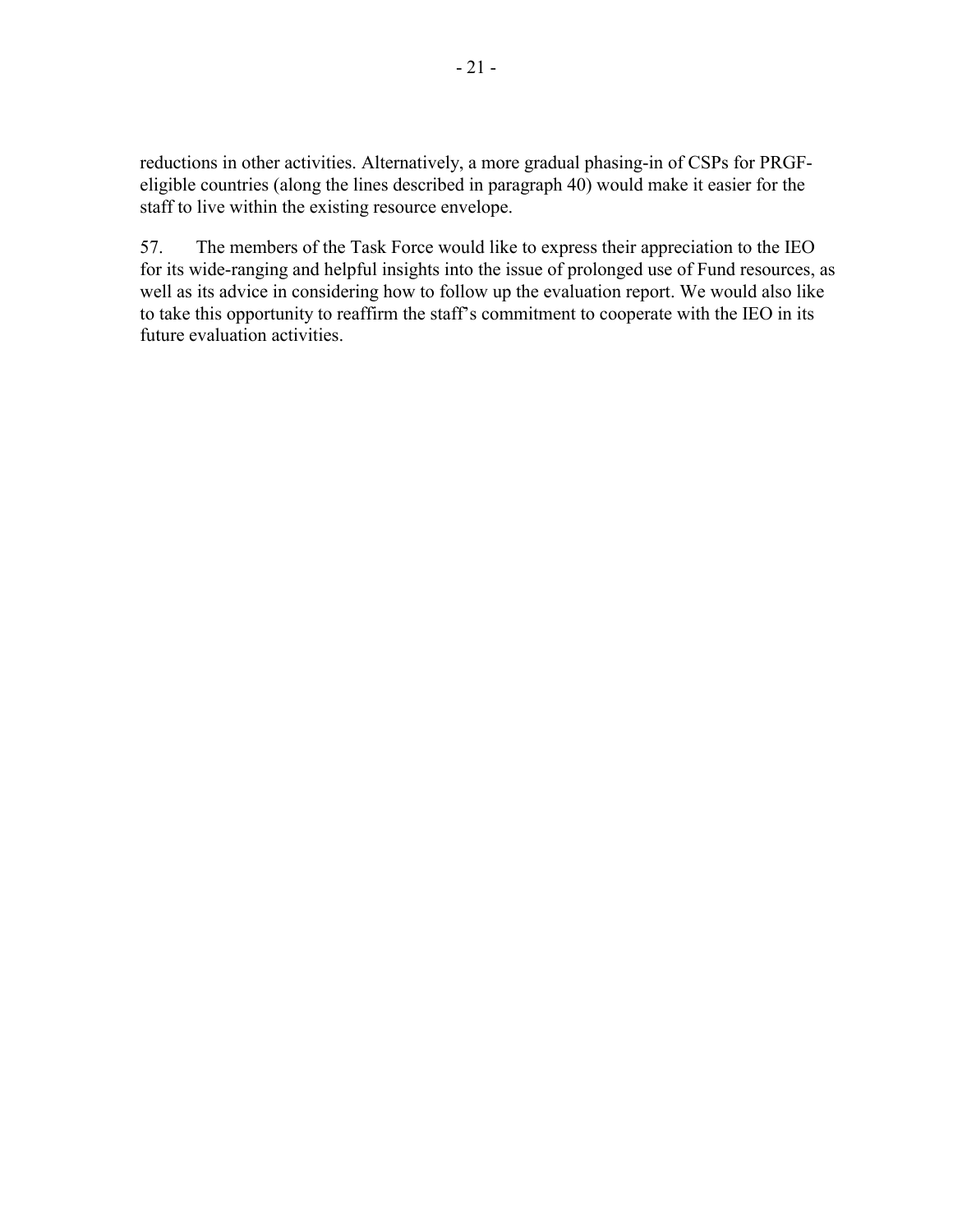## **Table 1. Countries Identified by the IEO as Prolonged Users of Fund Resources**

(countries in *italics* were also identified as prolonged users in the Facilities Review; countries with an asterisk (\*) were largely under precautionary arrangements)

| GRA-only            | PRGF-eligible            | PRGF-eligible    |
|---------------------|--------------------------|------------------|
| Argentina           | Bangladesh               | Mongolia         |
| <b>Bulgaria</b>     | Benin                    | Mozambique       |
| Costa Rica *        | Bolivia                  | Nicaragua        |
| Ecuador             | Burkina Faso             | Niger            |
| $E$ gypt $*$        | DR Congo                 | Pakistan (blend) |
| El Salvador *       | Côte d'Ivoire            | Senegal          |
| Gabon               | <b>Equatorial Guinea</b> | Somalia          |
| Jamaica             | The Gambia               | Tanzania         |
| Jordan              | Ghana                    | Togo             |
| Korea <sup>*</sup>  | Guinea                   | Uganda           |
| Latvia <sup>*</sup> | Guyana                   | Zambia           |
| Mexico              | Haiti                    |                  |
| Morocco             | Honduras                 |                  |
| Panama              | Kenya                    |                  |
| Peru                | Kyrgyz Republic          |                  |
| Philippines         | Liberia <sup>*</sup>     |                  |
| Romania             | Madagascar               |                  |
| Turkey              | Malawi                   |                  |
| Uruguay $*$         | Mali                     |                  |
| FR Yugoslavia       | Mauritania               |                  |

# **Additional Countries Identified as Prolonged Users in the 2000 Facilities Review <sup>14</sup>**

| Estonia *    | Lithuania * | Russia   |
|--------------|-------------|----------|
| Hungary      | Moldova     | Tunisia  |
| Kazakhstan * | Poland      | Zimbabwe |

 $\overline{a}$ 

 $14$  The Facilities Review used a different definition of prolonged use of Fund resources: countries having programs supported by upper credit tranche arrangements in at least 5 of the previous 15 years, excluding countries eligible to use the Fund's concessional facilities.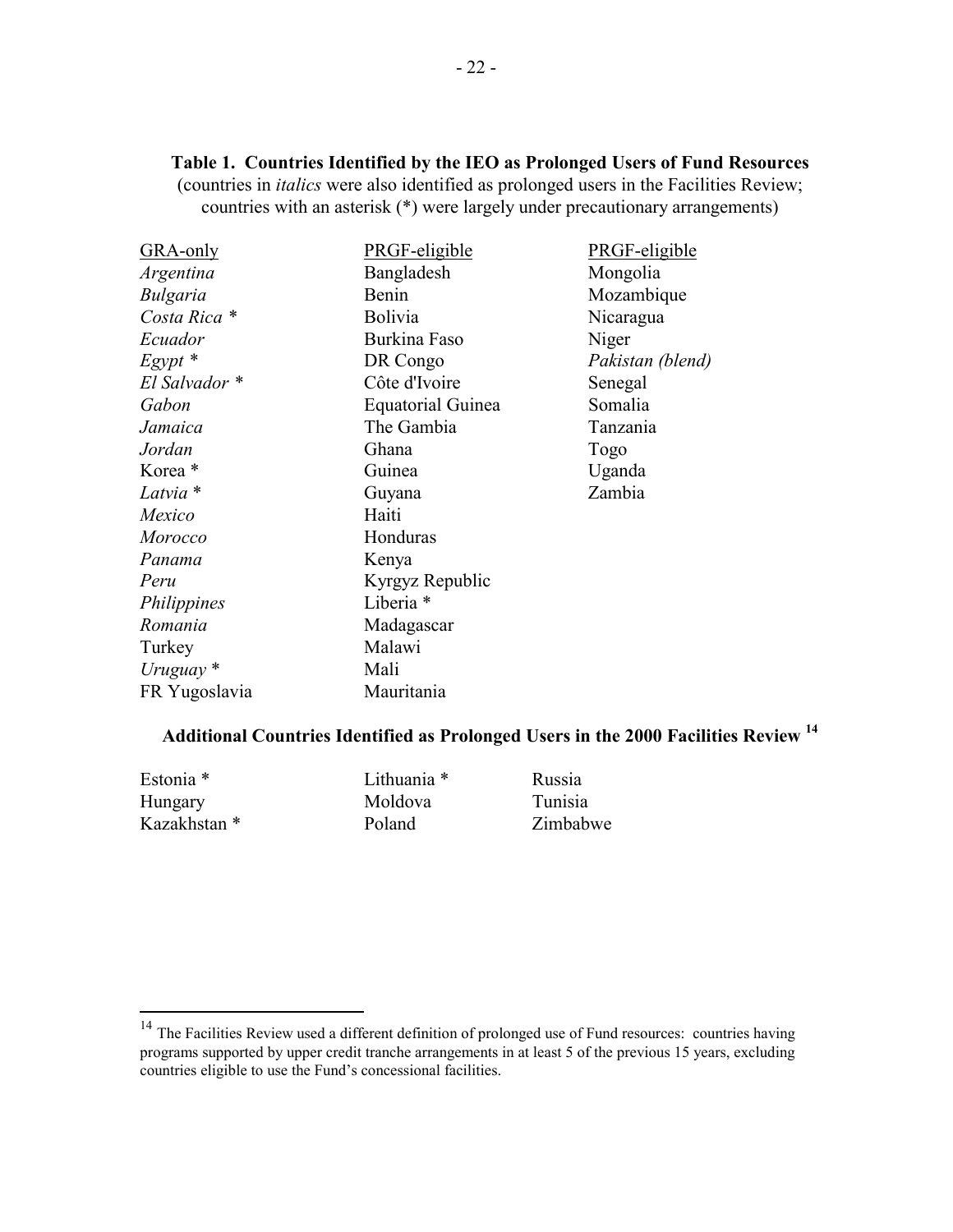#### **Table 2. Prolonged Users of Fund Resources for the Period 1993-2002**

(Users of the Fund's general resources are in bold type; Countries with an asterisk (\*) were largely under precautionary arrangements)

|                     | Countries with Upper-Credit Tranche SBAs, EFF, ESAF, or PRGF Arrangements in: |                           |
|---------------------|-------------------------------------------------------------------------------|---------------------------|
| (1)                 | (2)                                                                           | (3)                       |
| 7 out of 10 years   | 6 out of 10 years                                                             | 5 out of 10 years         |
|                     | (Countries in                                                                 | (Countries in             |
|                     | Column 1 plus:)                                                               | Column 2 plus:)           |
| Albania             | Armenia                                                                       | Azerbaijan                |
| Argentina           | Cambodia                                                                      | Egypt *                   |
| Benin               | Djibouti                                                                      | El Salvador *             |
| Bolivia             | Gabon                                                                         | Guinea-Bissau             |
| <b>Bulgaria</b>     | Georgia                                                                       | Indonesia                 |
| <b>Burkina Faso</b> | Kenya                                                                         | Lao PDR                   |
| Cameroon            | Lesotho (blend) *                                                             | Macedonia FYR             |
| Chad                | Niger                                                                         | Madagascar                |
| Côte d'Ivoire       | <b>Philippines</b>                                                            | <b>Russian Federation</b> |
| Estonia *           | Zambia                                                                        | Rwanda                    |
| Ethiopia            |                                                                               | Sierra Leone              |
| Ghana               |                                                                               | Togo                      |
| Guinea              |                                                                               | Vietnam                   |
| Guyana              |                                                                               | Yemen                     |
| Honduras            |                                                                               | Zimbabwe                  |
| Jordan              |                                                                               |                           |
| Kazakhstan *        |                                                                               |                           |
| Kyrgyz Republic     |                                                                               |                           |
| Latvia *            |                                                                               |                           |
| Lithuania *         |                                                                               |                           |
| Malawi              |                                                                               |                           |
| Mali                |                                                                               |                           |
| Mauritania          |                                                                               |                           |
| Moldova             |                                                                               |                           |
| Mongolia            |                                                                               |                           |
| Mozambique          |                                                                               |                           |
| Nicaragua           |                                                                               |                           |
| Pakistan (blend)    |                                                                               |                           |
| Panama *            |                                                                               |                           |
| Peru *              |                                                                               |                           |
| Romania             |                                                                               |                           |
| Senegal             |                                                                               |                           |
| Tanzania            |                                                                               |                           |
| Uganda              |                                                                               |                           |
| <b>Ukraine</b>      |                                                                               |                           |
|                     |                                                                               |                           |
| <b>Total:</b><br>35 | 45                                                                            | 60                        |
| GRA users:<br>12    | 15                                                                            | 20                        |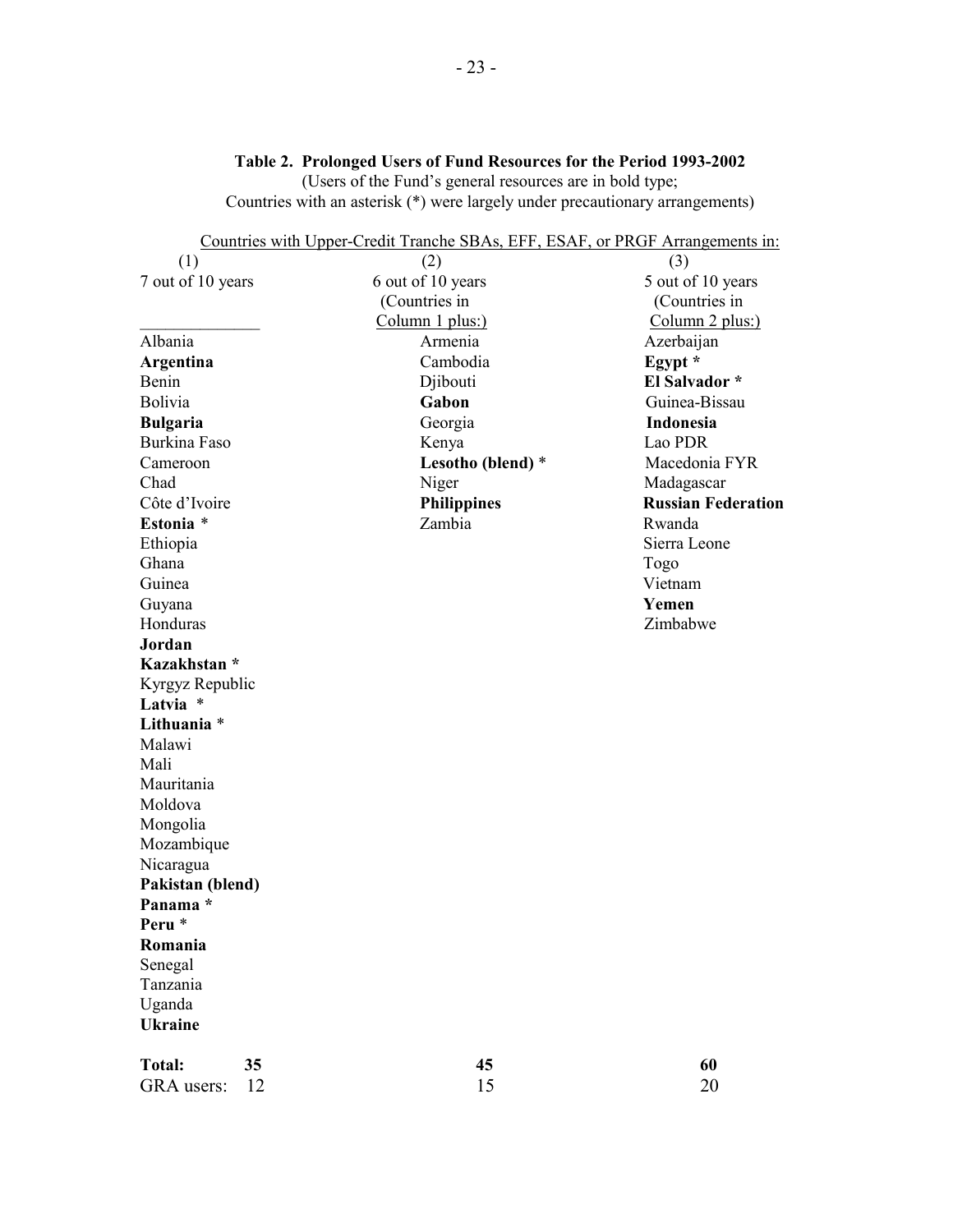### **Table 3. Countries with Two Completed or Expired Multi-Year Arrangements Under the Fund's Concessional Facilities, 1990-2002**

 Albania Benin Bolivia Burkina Faso Côte d'Ivoire Djibouti Ethiopia Ghana Guinea Guyana Honduras Kyrgyz Republic Macedonia FYR Malawi Mali Mauritania Moldova Mongolia Mozambique Nicaragua Pakistan Senegal Tanzania Uganda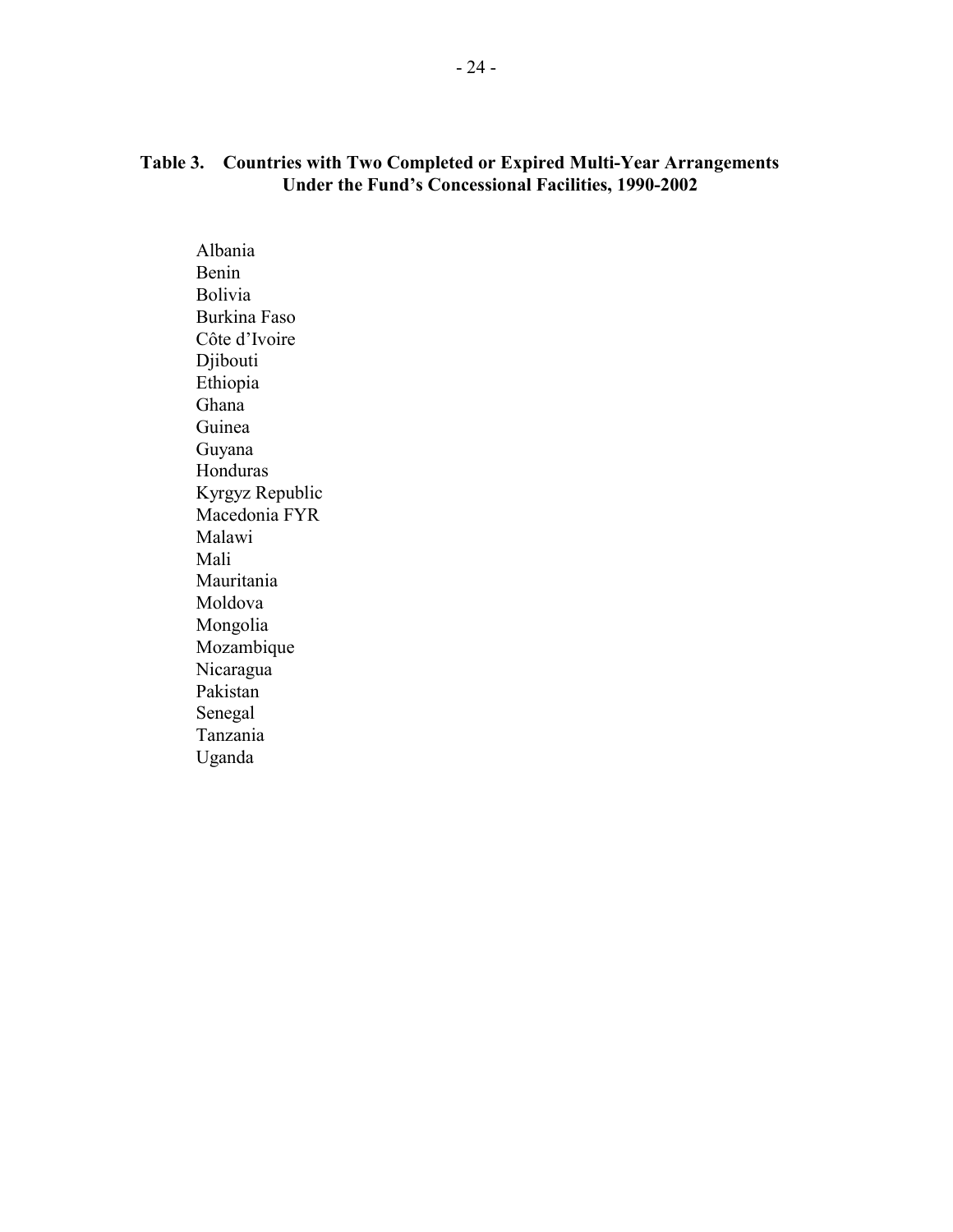## **Recommendations of IEO Evaluation Report on Prolonged Use of IMF Resources 15**

## **I. Recommendations on the Rationale for IMF Involvement**

1. The Executive Board should adopt an explicit definition of prolonged use, as a trigger for the adoption of automatic due diligence procedures. The definition could use different criteria for the general and concessional resources.

2. In view of the experience with ineffectively implemented programs, greater efforts should be made at judging when countries are ready to implement programs, especially in situations of prolonged use. On this basis, the IMF should be willing to be more selective in extending financial support.

3. The IMF should aim to provide the international community with credible alternatives to the current situation where IMF-supported programs have become a precondition for the provision of many other sources of financing by donors and creditors. This could be done by developing a mix of tools (e.g., strengthened surveillance, PRSP assessments, precautionary arrangements, or shadow programs) to deliver seals of approval suited to the varied needs of donors and creditors.

4. An explicit "exit strategy" should be developed for identified prolonged users, although without setting rigid limits on the duration of IMF program involvement.

5. A differentiated rate of charge could be considered for prolonged users. While there is no evidence that cost of IMF resources is a factor in prolonged use, it would serve as a signaling device that could possibly provide at least a political incentive against prolonged use.

# **II. Recommendations for Program Design and Implementation**

6. Since implementation is critically dependent on ownership, it would be desirable to evolve specific operational procedures to ensure that program design places greater emphasis on ownership and the nature of the domestic policy formulation process. This approach is already embedded in initiatives currently under way. The following specific suggestions are offered to operationalize the process.

• The IMF should move toward a situation where the normal procedure would be for the authorities to have the initial responsibility for proposing a reform program, which should be the starting point for negotiations. The speed at which this can be done will vary from

<sup>15</sup> 15 Quote from *Evaluation of the Prolonged Use of Fund Resources* (SM/02/87, Volume I, 9/6/02), pp. 13-16.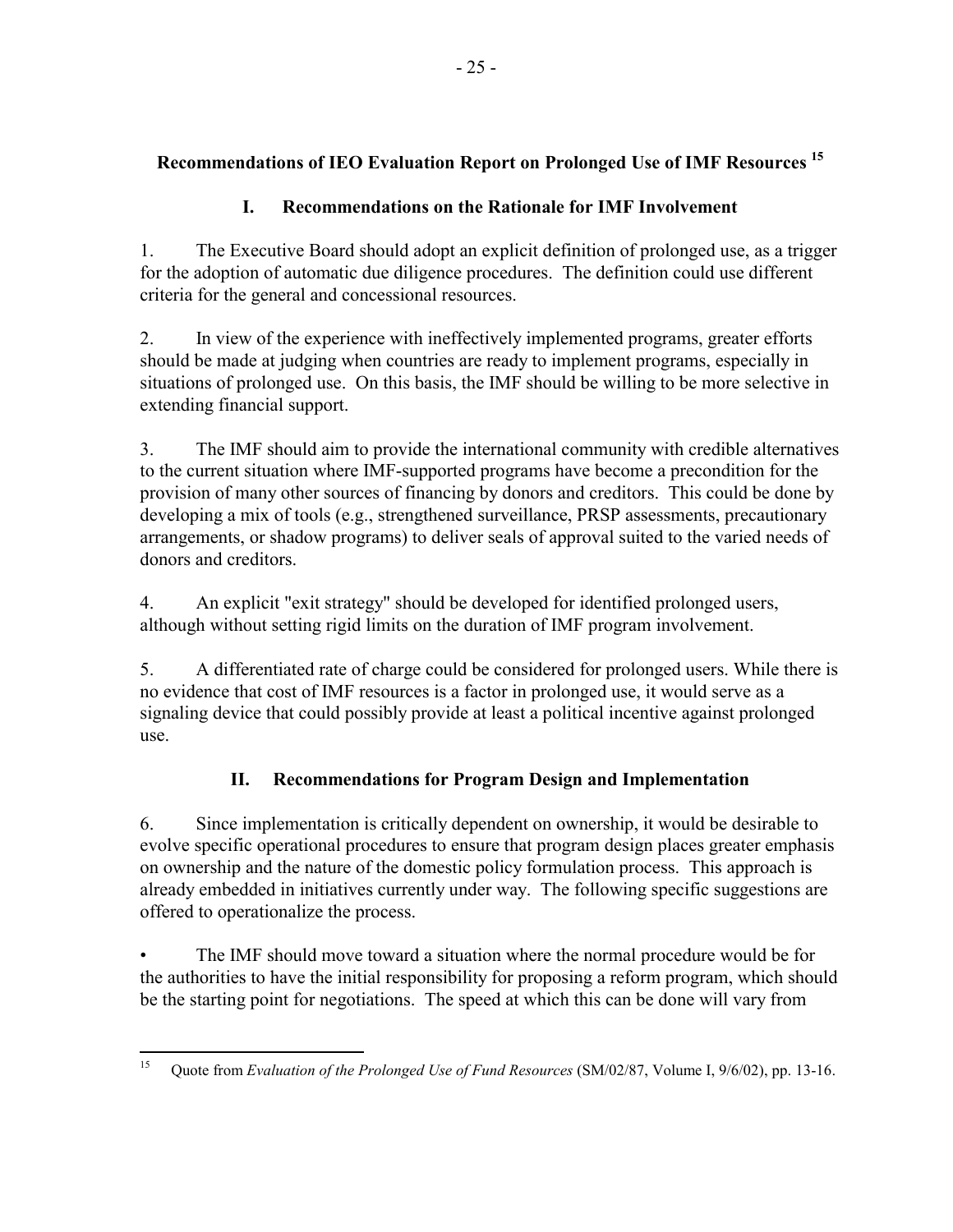country to country, depending on administrative capacity. Such an approach should not be an additional prerequisite for financial support, but countries should be encouraged to adopt it.

• The aim should be to move as soon as possible to a situation in which the core elements of a program are subject first to a domestic policy debate within the member country's own policymaking institutions.

• As is already "best practice," Article IV surveillance reports should actively seek to present alternative policy options and to analyze the trade-offs between them so as to encourage an open debate on alternative policy options.

7. Programs should give much greater emphasis to fostering key institutional changes and to strengthening implementation capacity. Staff reports should include an explicit assessment of key implementation challenges foreseen and ways to address them.

8. There should be greater selectivity in program content, based on a clearer prioritization of conditionality and a better integration of the latter in program design. This is the essence of ongoing efforts to streamline conditionality, which we strongly support. To reach this objective, the following steps would be key:

• A deepening of operational collaboration with the World Bank, to ensure an effective meshing of priorities and time frames of the two institutions on key issues. Recent initiatives in this area are welcome, but substantial changes in operating approach and sustained emphasis by management will be needed to make collaboration effective.

• Systematically incorporating into program documents more in-depth analyses of real economy responses to the key policy elements of programs and of the sources of growth, while spending proportionately less time fine-tuning traditional financial programming exercises. Such analyses would draw, where appropriate, on the expertise of the World Bank.

Using conditionality as a means to direct attention to critical reforms and emphasizing substantive rather than formal progress toward the program's objectives both in selling conditionality and in assessing compliance with it. Greater selectivity in the use of conditionality should be accompanied by less recourse to waivers.

Making greater efforts to tailor the effective time frame of program design to the foreseeable length of the reform and adjustment process, not necessarily by lengthening the time frame of arrangements themselves, but by casting individual arrangements within a longer-term strategic framework and recognizing up front the need for repeat arrangements where adjustment is expected to be protracted. This approach would build on the existing internal country strategy papers, but with the core elements included in reports to the Executive Board.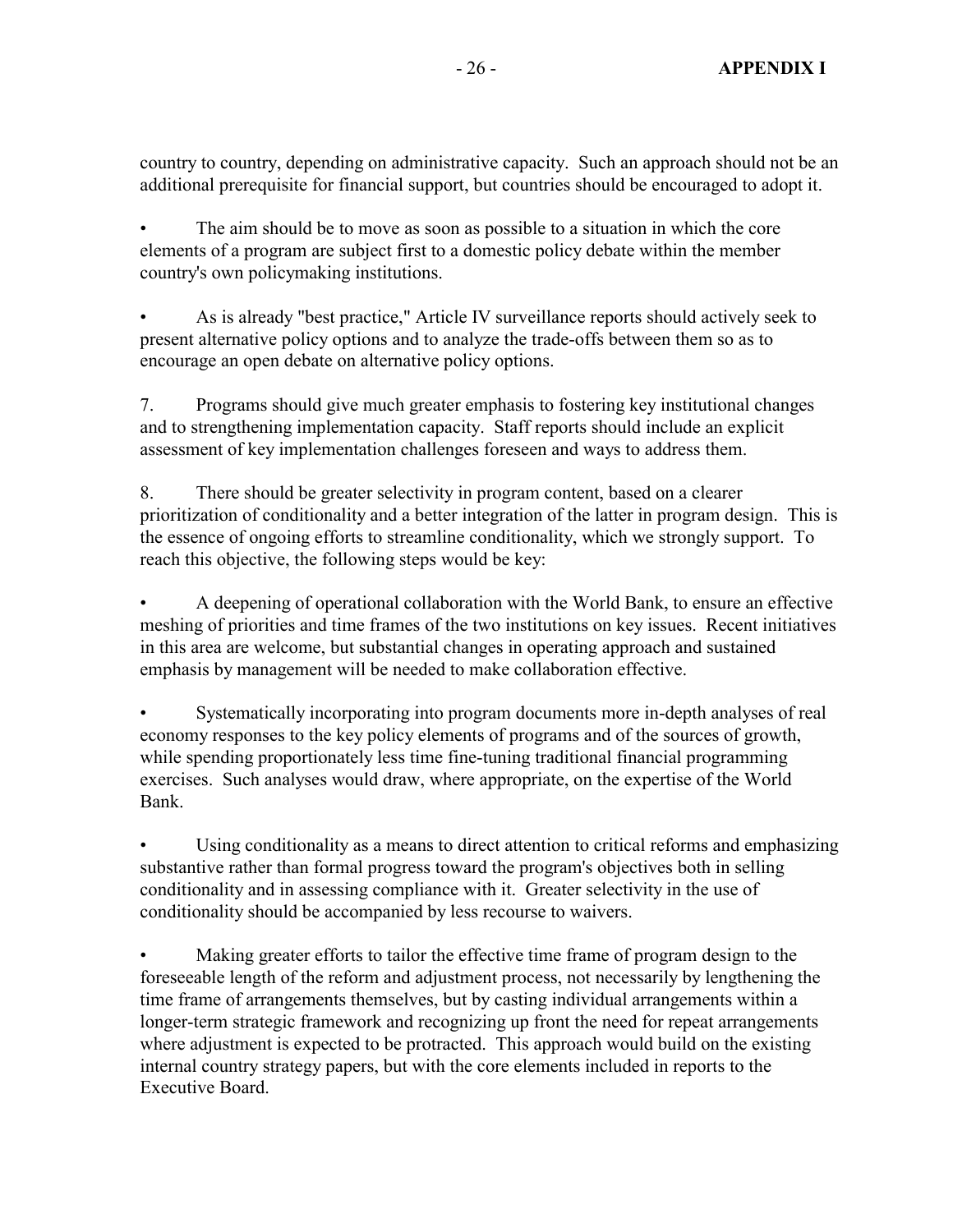9. UFR reports should include more explicit discussions of the major uncertainties faced by the program and of how policies will be adapted if underlying assumptions are not borne out by subsequent developments, To counteract any bias to over optimism, the reports should discuss explicitly how programs would be adapted if other available forecasts were to prove more accurate.

## **III. Recommendations for IMF Governance**

10. Systematic *ex post* assessments of programs should be undertaken, with the key messages reported to the Executive Board, as part of a broader effort to disseminate more effectively "best practices" and lessons learned, and to maximize the effectiveness of the review process. As part of this process, the following points deserve emphasis:

• Staff reports, especially those involving UFR requests by prolonged users, should provide more perspective on the history of the IMF's program involvement in the country, highlighting what has been achieved and where previous programs have fallen short of their objectives.

• More follow-up monitoring should be undertaken when programs go off-track, especially for prolonged users. This will require improvements to the existing (MONA) database.

11. Steps should be taken to strengthen further surveillance in prolonged use cases, going beyond the recent revisions to surveillance guidelines aimed at improving surveillance in program countries. Further steps should include:

• A clarification of the expectations on the role of surveillance in program cases, going further than the simple reassertion of existing, but unevenly implemented guidelines and stressing the need for *ex post* assessments of programs' achievements.

There is a case for creating greater operational separation between UFR and surveillance missions in prolonged use cases, although implementing this separation raises delicate trade-offs. The appointment of a mission chief chosen from outside the area department for surveillance missions to prolonged users could be considered provided there are suitable continuity and coordination safeguards.

• There is merit in seeking a second opinion--including from outside the IMF--on key policy issues that appear to be contributing to prolonged use.

• The precise frequency of Article IV consultations with program countries is less important than that they take place at times when a "fresh look" would be most valuable.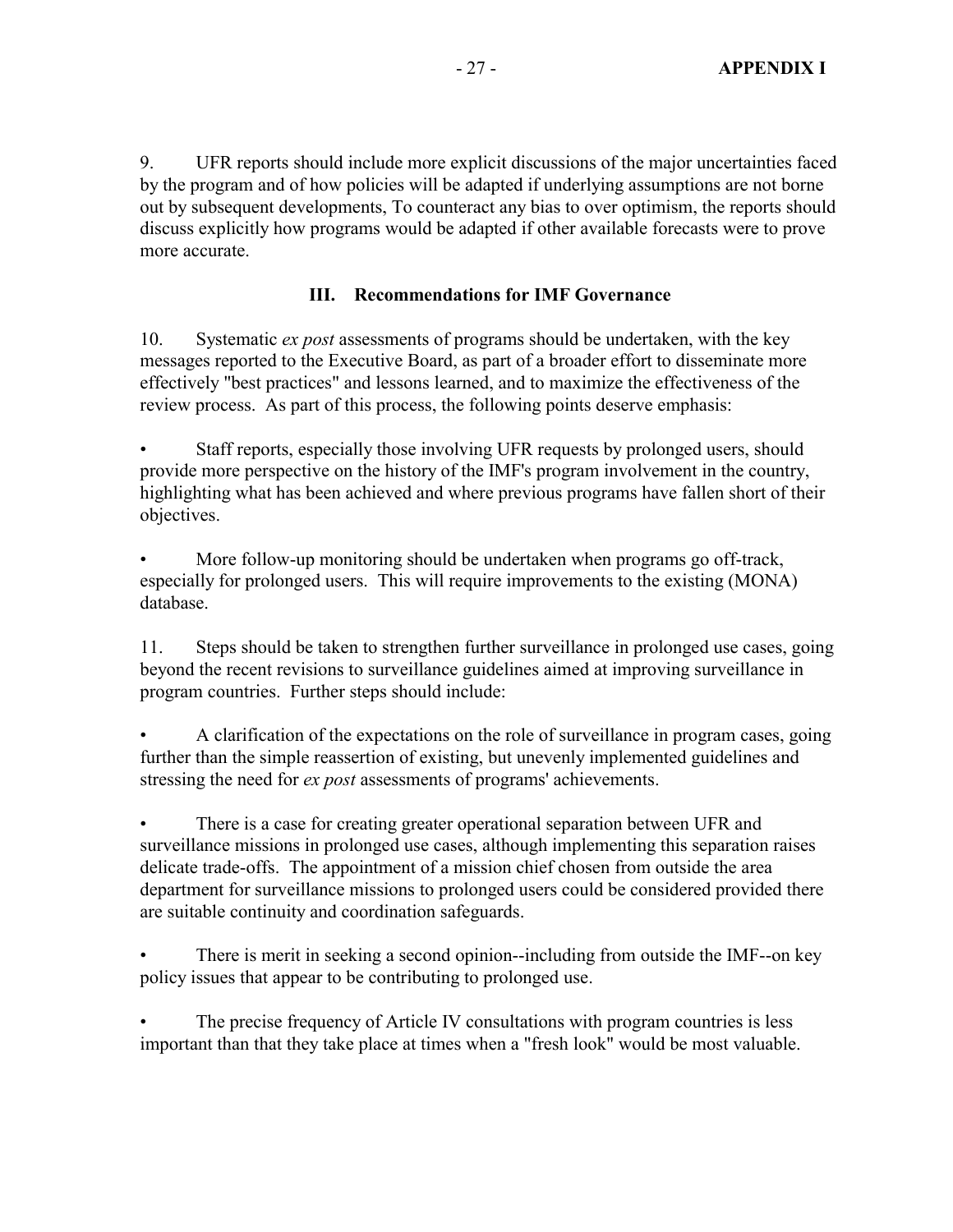12. The IMF should strengthen the ability of its staff to analyze political economy issues in order to achieve a better understanding of the forces that are likely to block or enhance reforms and to take these into account in program design.

13. A broad review of explicit and implicit incentives facing IMF staff should be undertaken, in particular with a view to reducing the excessive turnover of staff working on countries and to fostering increased candor in staff reports and greater accountability.

14. The appearance of undue political intervention in the IMF's decisions to grant a country access to its resources undermines the credibility of programs. Procedures should be evolved so that political considerations, which are inevitably present in these decisions, are seen to be taken into account in a transparent manner, with decisions and accountability clearly at the level of the Executive Board on the basis of a candid technical assessment by staff of the risks and potential trade-offs.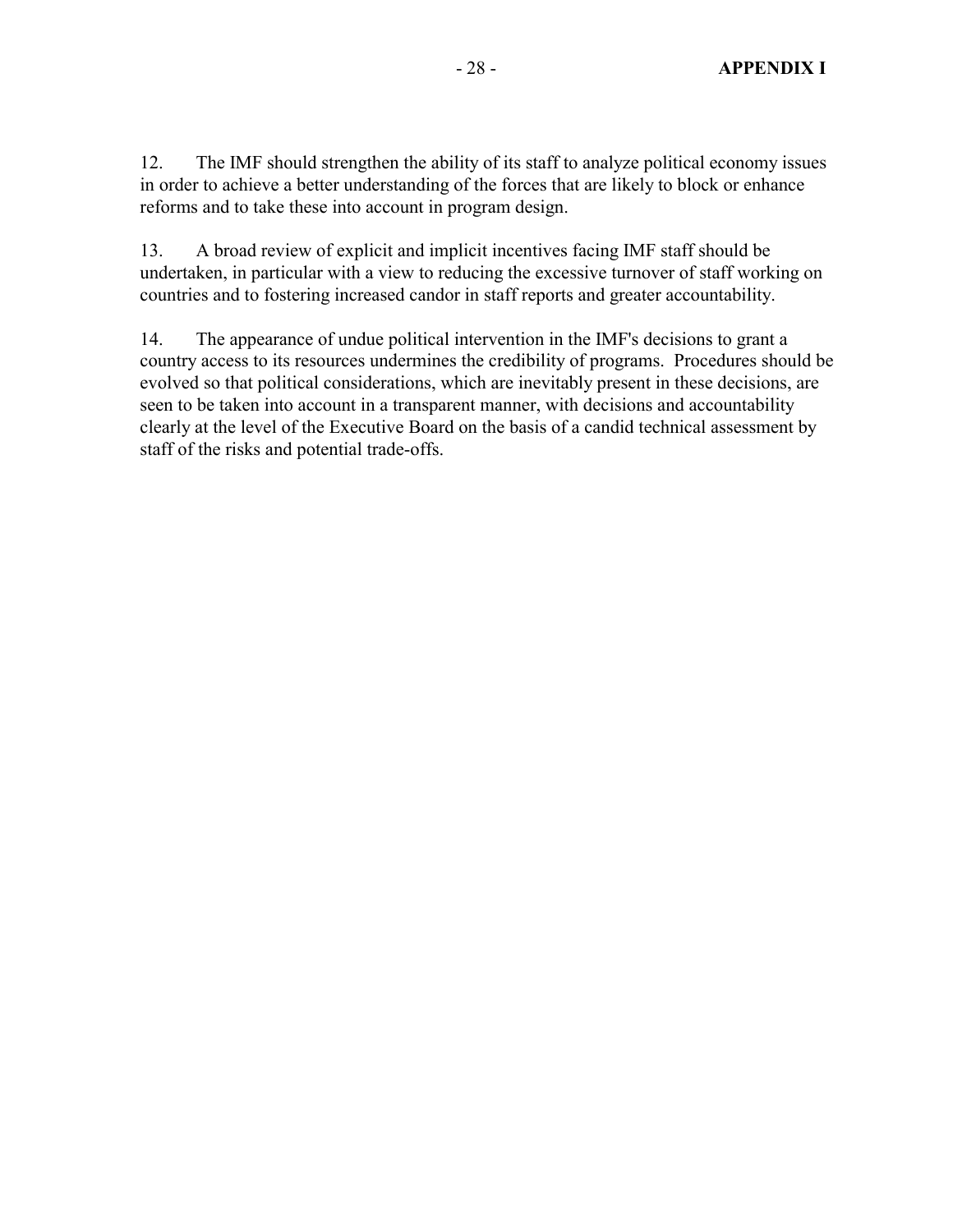

INTERNATIONAL MONETARY FUND **Public Information Notice** 

**EXTERNAL RELATIONS DEPARTMENT** 

Public Information Notice (PIN) No. 03/49 April 9, 2003

International Monetary Fund 700 19<sup>th</sup> Street, NW Washington, D. C. 20431 USA

# **IMF Concludes Discussion on Prolonged Use of Fund Resources**

On March 24, 2003, the Executive Board of the International Monetary Fund (IMF) concluded its discussions on prolonged use of Fund resources, based on the report of the IMF's Independent Evaluation Office (IEO) and the conclusions of a staff task force.

## **Background**

The IEO issued its first evaluation report on the prolonged use of Fund resources on September 6, 2002. Shortly afterward Managing Director Horst Köhler issued a statement to the Executive Board welcoming the IEO's report, agreeing with many of its findings, and indicating that Management would establish a staff task force to make recommendations on how issues raised in the report could best be addressed. Executive Directors welcomed this proposal, and looked forward to following up on the recommendations of the task force early in the next year.

The IEO report identified a number of problems associated with prolonged use of Fund resources. These included:

- risks to the revolving character of Fund resources,
- the possibility that prolonged use may be the result of weak program design and implementation,
- unwarranted intrusion on the development of domestic policies and institutions (particularly in the case of low-income countries), and
- a possible blurring of the Fund's role and mandate, especially in relation to the work of the World Bank and other development institutions.

Financial support from the IMF is intended to assist members in overcoming temporary balance of payments difficulties. Particularly under stand-by and extended arrangements, a primary objective of Fund-supported programs is the attainment of external viability, after which the IMF's financial support should no longer be needed. At times, prolonged use of Fund resources may signal a failure to achieve this key objective—which can impose costs on the member country, damage the IMF's credibility, and make it more difficult for the member to meet its external obligations (including its obligations to the Fund). In past discussions of prolonged use,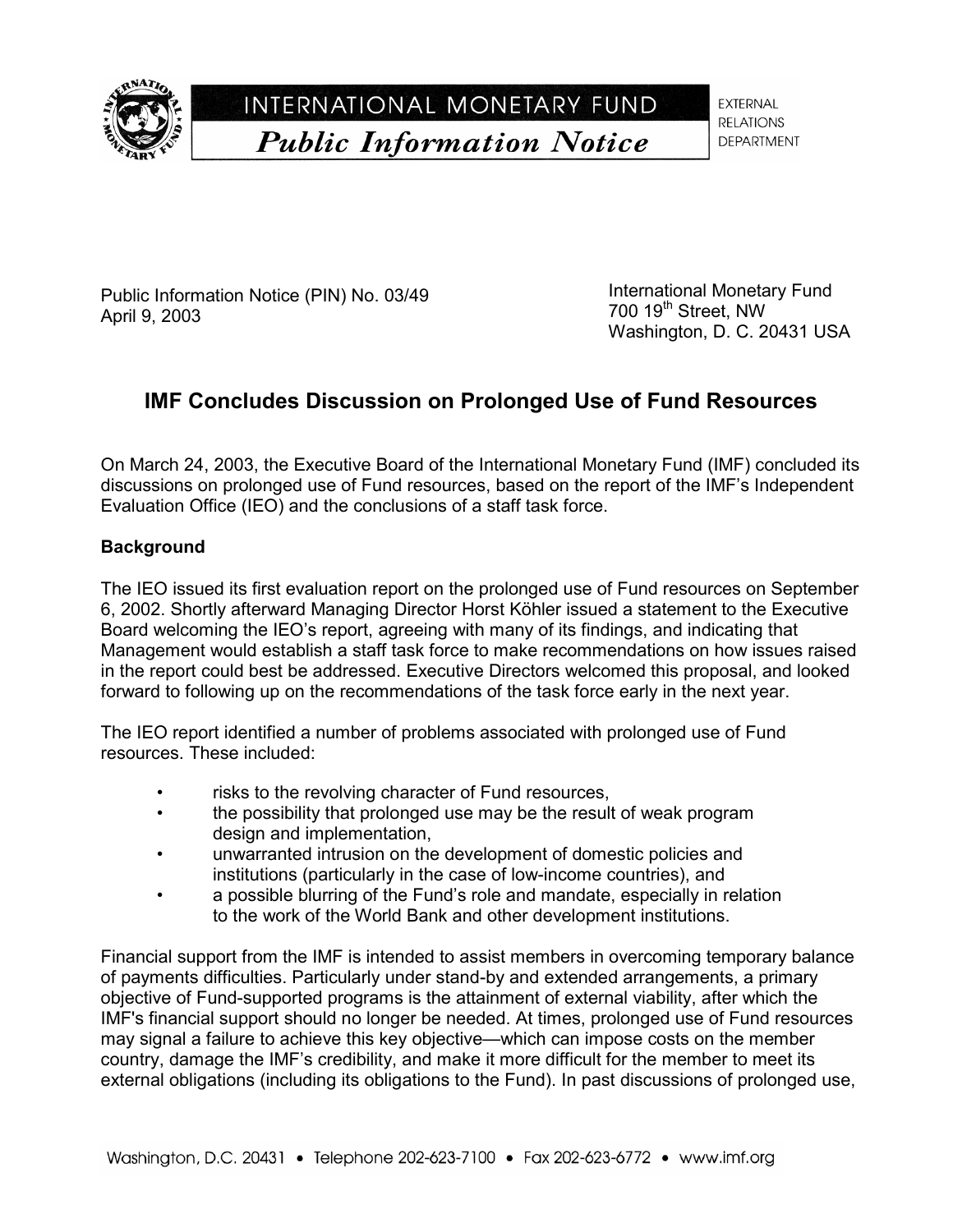the Executive Board has stressed the importance of distinguishing between countries that are making adequate progress toward achieving their program objectives, and those that are not.

The IMF's role in the global economy has evolved over time, and some of the attendant changes have contributed to prolonged use of Fund resources. For example, the Fund's role in cushioning the effects of sharp increases in world oil prices during the 1970's, and in the subsequent "recycling" of external surpluses, had implications for the scale of its involvement in countries with limited debt-servicing capacity and ability to reduce its exposure subsequently. Since then, the Fund has also been called upon to expand its activities in low-income countries and to play a major part in guiding the transition to market in former centrally-planned economies. Because these countries faced simultaneous challenges of macroeconomic stabilization, institutional development, and structural reform that were expected to take considerable time, there was a presumption of sustained Fund engagement, including financial support. While many transition countries have by now "graduated" from Fund financial support, there is still a presumption that most low-income countries will make use of IMF financing for an extended period, mainly under the Fund's concessional lending window, the Poverty Reduction and Growth Facility (PRGF).

Another source of incentives for prolonged use of Fund resources is the "signaling" role that Fund-supported programs play for a country's external donors and creditors. Official donors and creditors often condition some forms of development assistance on the existence of a financial arrangement with the IMF, on the grounds that a sound macroeconomic policy framework is important for the effectiveness of this assistance. This signaling role has also been important at times with regard to private creditors. The IMF has experimented with alternative ways of addressing this objective, but has found that neither member countries nor their external partners considered these to be complete substitutes for a Fund-supported program. To a large extent this reflected a judgment that the Fund's willingness to approve arrangements enhanced the credibility of its advice and underscored the seriousness of the government's policy intentions. However, this also created pressures on the Fund to support programs even in cases where the prospects for implementation of credible policies were weak.

In considering a strategy for following up the IEO's report, the staff task force focused both on measures aimed specifically at cases of prolonged use, and measures aimed more broadly at enhancing the prospects for success of all Fund-support programs. The latter included a strengthening of the Fund's work on surveillance, program design, and conditionality, to devise better programs that stand a better chance of being implemented, in conjunction with procedures to ensure that the Executive Board decisions on proposed Fund financial arrangements are taken transparently and with a full understanding of the risks and constraints. To help reinforce this process and strengthen "due diligence" in dealing with cases of prolonged use of Fund resources, the task force also proposed a systematic process of assessment and strategic forward planning, whose results would be incorporated into Article IV consultation discussions and staff reports. It proposed that this process be applied for all countries identified as prolonged users of Fund resources—including those with relatively successful programs and, in line with the IEO's recommendation, countries with precautionary arrangements.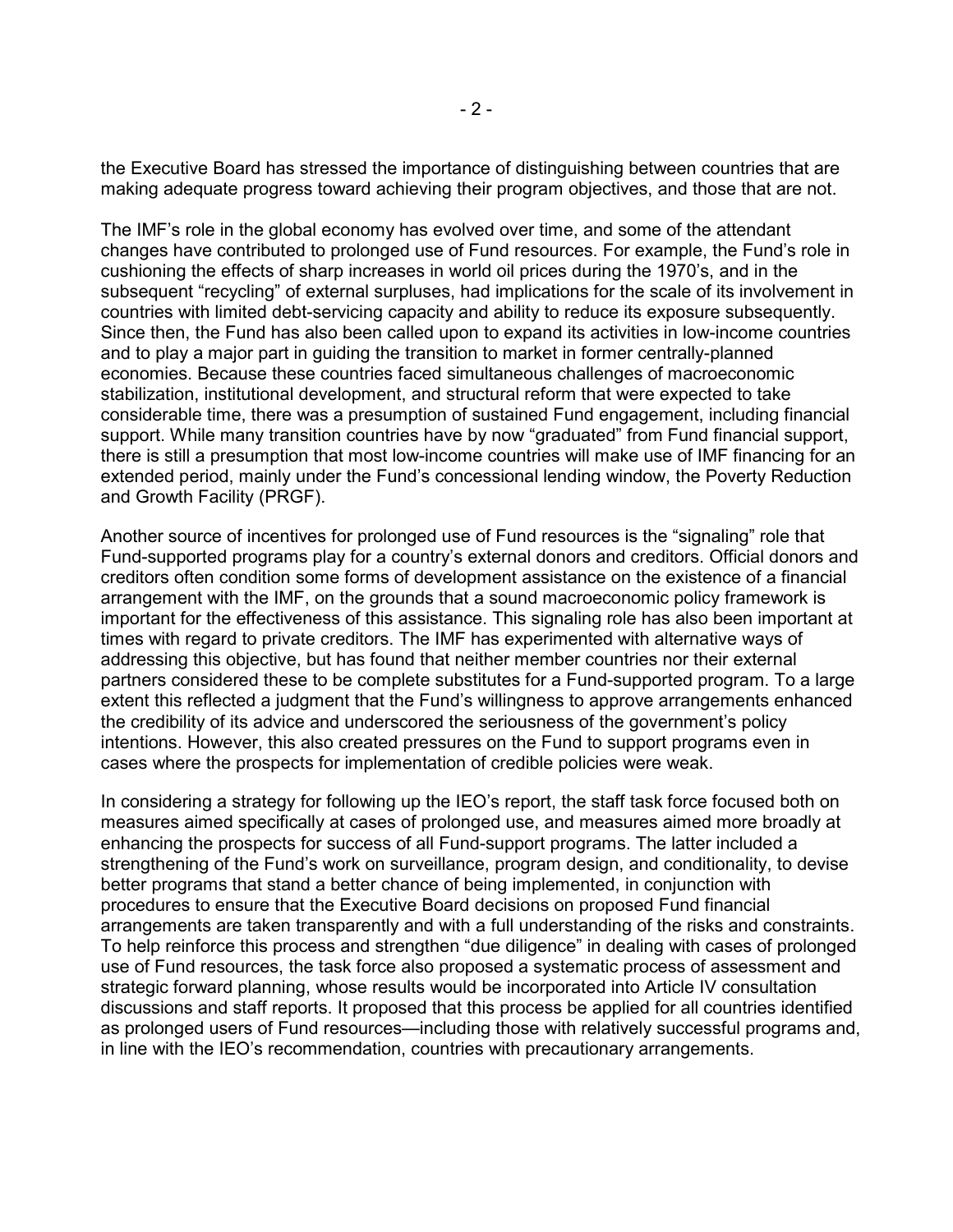In its work, the staff task force benefited not only from the IEO report, but also from comments received by the IEO through a process of external outreach, including seminars in Berlin, Cambridge, London, Manila, and Tokyo.

#### **Executive Board Assessment**

Executive Directors welcomed the opportunity to discuss the conclusions of the task force on prolonged use of Fund resources, which the Managing Director had convened to consider the recommendations of the Independent Evaluation Office (IEO) on this topic. They appreciated the work of the task force as a key step in following up on the IEO's candid and comprehensive analysis. Directors stressed that thorough implementation and review of the measures proposed by the task force—along with timely attention to the IEO's future reports—will be critical to ensure that the work of the IEO makes its maximum contribution to enhancing the listening and learning culture within the Fund.

Directors generally reaffirmed their observations during the Board's discussion of the IEO report, last September, regarding the extent and nature of problems posed by the prolonged use of Fund resources. Most Directors agreed that, under proper circumstances, long-term Fund financial engagement can be an appropriate response to help member countries address deep-seated problems that, by their nature, require many years to resolve. These problems have been particularly prevalent in low-income countries and countries in transition. Directors also observed, however, that at times prolonged use can be associated with inadequate progress in dealing with a country's key economic problems, and that, in some cases, prolonged use and the associated policy conditionality can hinder the development of domestic institutions. The financial implications of prolonged use for the Fund's regular resources and for PRGF resources also were a possible concern. Directors broadly endorsed a number of measures aimed specifically at cases of prolonged use, while stressing that attention should also focus on improving the prospects for successful implementation of all Fund-supported programs. This will be achieved through the adoption of policies and procedures that promote better program design and strong local ownership, along with accountability for outcomes. In that context, Directors also supported the recommendation that Board decisions on the provision of Fund financial support be transparently based on candid assessments by the staff of the risks and constraints involved.

Directors were in broad agreement with the strategy outlined by the task force. This will entail the rigorous implementation of IEO recommendations to improve surveillance, conditionality, and program design (including those already internalized in the Fund's work program); additional measures to strengthen "due diligence" for prolonged users and enhance information for decision-making; and further substantive consideration of a number of IEO recommendations in the period ahead. They stressed the importance of systematically monitoring the timely implementation of the various elements of this strategy.

Directors considered that wholehearted observance of the new guidelines on Fund conditionality will improve considerably the prospects for sustained implementation of Fundsupported programs. They highlighted, in particular, the emphasis of the guidelines on the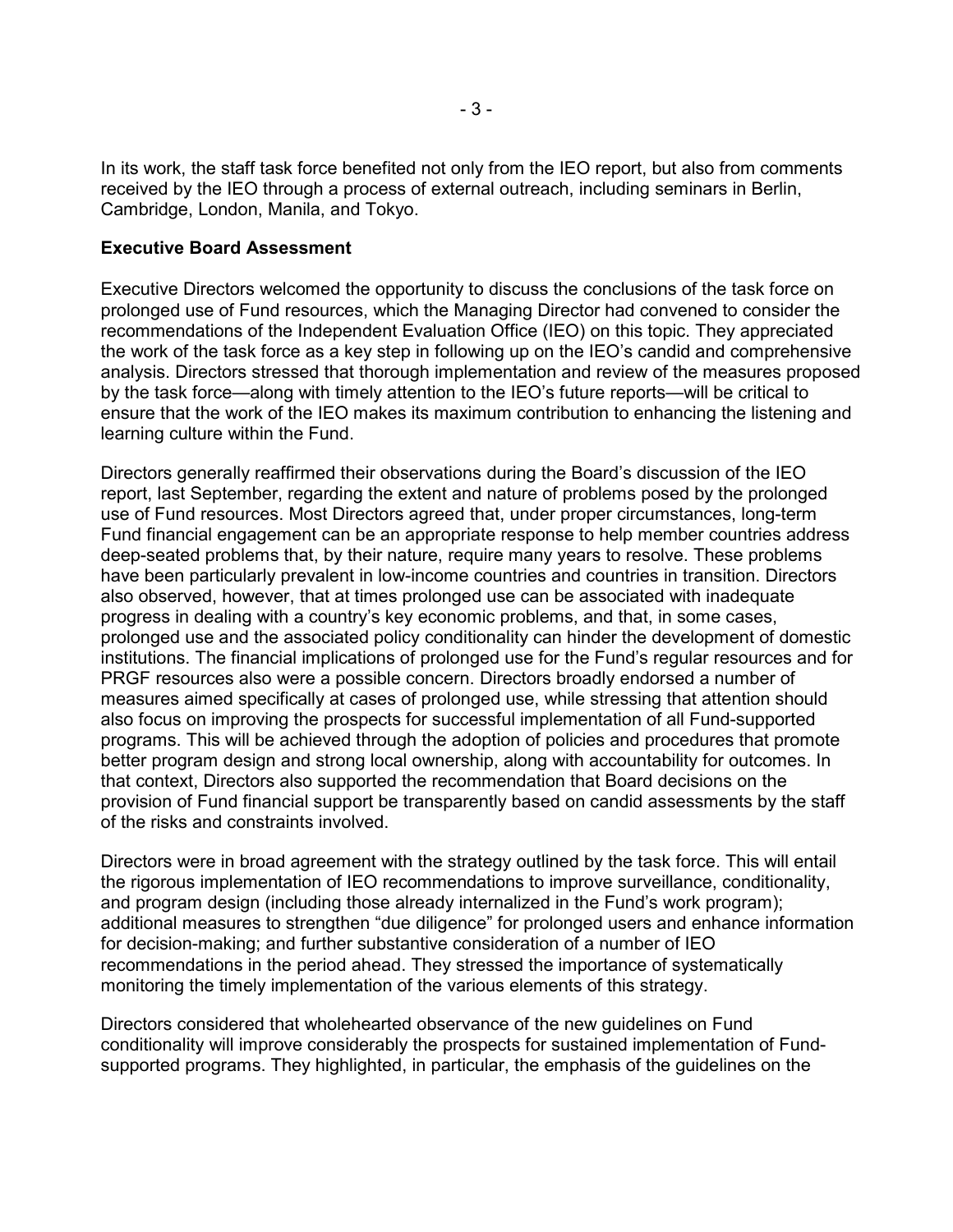institutional, social, and political contexts; the improved prioritization of reforms and collaboration with the World Bank and other donors; the promotion of local ownership of reforms; and the focus on strengthening institutional capacity in member countries. Directors also agreed that improvements in conditionality will need to be accompanied by greater selectivity in recommending and approving Fund financial support, based on a careful assessment of the member's implementation capacity and ownership. A number of Directors suggested that an explicit and structured assessment of various dimensions of ownership should be included in all staff reports on use of Fund resources. It was recognized that such assessments would need to be based on careful judgment. Directors emphasized that appropriate program design and technical assistance should help members overcome the capacity constraints that may limit their ability to implement reforms successfully.

Directors stressed the importance of continued efforts to improve the design of Fund-supported programs. They noted that combining realism with the necessary ambitiousness, and determining the appropriate pace and sequencing of reforms in individual cases, remains a challenging but essential task. In general, there is a need for greater realism in program objectives and assumptions. Directors therefore looked forward to further work by the staff on the relationship between external financing, adjustment, and sustainability; on the analytical framework for program design; on the tradeoffs between macroeconomic and structural policies; and on the parameters for assessing program success.

Most Directors underscored the importance of consistently applying the existing policies on access that relate to Fund financing for prolonged users that fail to make sufficient progress toward program objectives. As specified by the Executive Board at its discussion on the review of conditionality on July 22, 1991, continued Fund financing for countries with slow progress toward external viability might require strong policy justification, and access should continue to be guided by the need to reduce their outstanding use of Fund resources over time. Directors also agreed that, more generally, staff reports on requests for the use of Fund resources should consistently discuss the justification for the proposed levels of access. There was virtually no support for the IEO's proposal to levy higher rates of charge or interest rates for prolonged users of Fund resources.

Directors concurred with the priority accorded by the IEO and the task force to increasing the effectiveness of Fund surveillance. Diligent implementation of the conclusions of the recent surveillance review will be key to identifying economic weaknesses and vulnerabilities and building domestic support for the adoption of sound policies. Directors stressed the need for the staff to combine clarity and candor with a recognition of the social and political realities that shape economic policy; to complement sound advice on economic objectives with discussions of alternative ways to achieve those objectives; and to reach out more broadly, including to legislative bodies.

Directors highlighted the importance of ongoing efforts to ensure that Article IV consultations in program countries "step back" from the program context. This will allow the Fund to take account of a broader perspective on the economic challenges facing a country and on the adequacy of current policies to meet those challenges. Directors welcomed the recent progress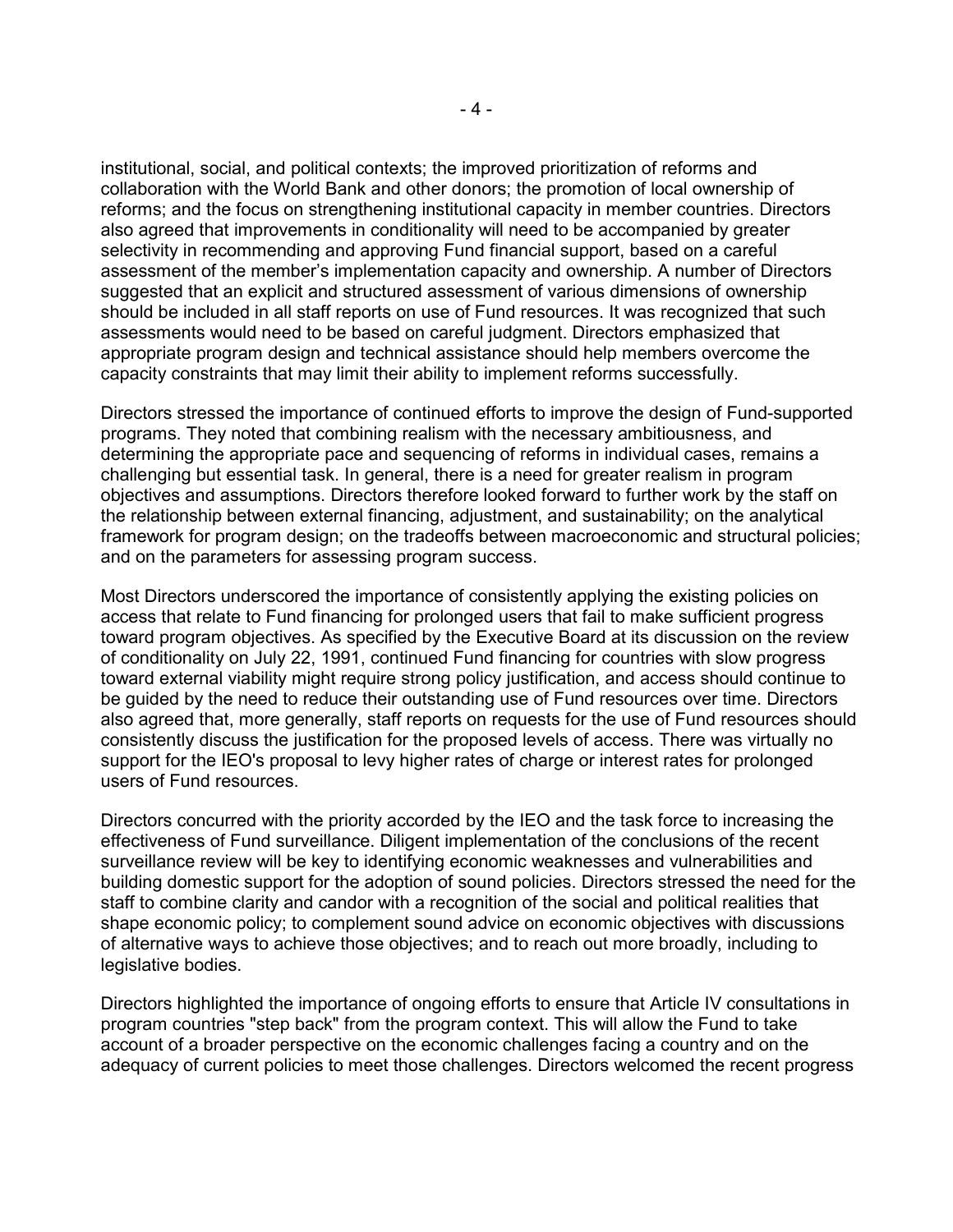in this direction. Some Directors, however, saw a need to complement these ongoing efforts with steps toward a greater operational separation of surveillance missions from discussions on the use of Fund resources. Seeking opinions from outside the Fund on key policy issues can, in some program countries, also be a useful input to the surveillance process. Directors looked forward to discussing progress in strengthening surveillance and priorities for further work in the coming weeks.

Directors supported a strengthening of the IMF's "due diligence" in cases of prolonged use, through systematic *ex post* assessment and strategic forward planning in the context of Article IV surveillance. An interdepartmental staff team will prepare such an assessment and planning exercise prior to the Article IV consultation mission to a country identified as a prolonged user. The assessment will reflect input from the World Bank and, in some cases, might also draw on outside experts. The exercise will cover an analysis of the economic problems facing the country, a critical and frank review of progress during the period of Fund-supported programs, and a forward-looking assessment that takes into account lessons learned and presents a strategy for future Fund engagement. Where appropriate, the assessment will present an explicit "exit strategy;" some Directors expected this to be the normal procedure. This strategy may include, in some cases, an approach to help countries identify the steps to be taken to widen their options for external financing, for example by fostering access to foreign direct investment or to international capital markets. Following the consultation discussions with the authorities, the results of this exercise will be presented to the Executive Board in the Article IV staff report. Directors considered that such an approach could also prove useful in the case of some countries that were not identified as prolonged users. In addition, the staff report for the final review under any Fund-supported program will include a concise description of the degree to which the program has achieved its initial objectives. A few Directors also called for further consideration of how best to ensure effective Board discussions of country cases where programs appear to be off-track and an Article IV Consultation is not scheduled.

Most Directors saw the definition of prolonged use proposed by the task force and building on the IEO's recommendations as an appropriate way to identify countries for the process of *ex post* assessments and strategic planning. A country will be considered a prolonged user when it has spent 7 or more of the last 10 years under upper credit tranche stand-by or extended arrangements, including precautionary arrangements, or a mix of GRA and PRGF or ESAF resources. Most Directors also supported the proposal that, for countries using the Fund's concessional resources, the new assessment process be triggered when a country has gone through two or more multi-year arrangements under the PRGF or ESAF (through either completion of the arrangements, or expiration without making all of the scheduled purchases, or cancellation). Some Directors would have preferred to come back to this issue on the occasion of the forthcoming discussion of the Fund's role in low-income countries. Directors emphasized that the inclusion of a country in this new process should not be viewed as an indication of program failure, and that, in each case, the staff will need to be clear about its assessment of program implementation and achievements. A number of Directors considered that precautionary arrangements should be excluded from the definition of prolonged use. Directors agreed to a gradual phasing in of the new assessment process in line with the existing staff resource envelope, particularly in the case of low-income countries.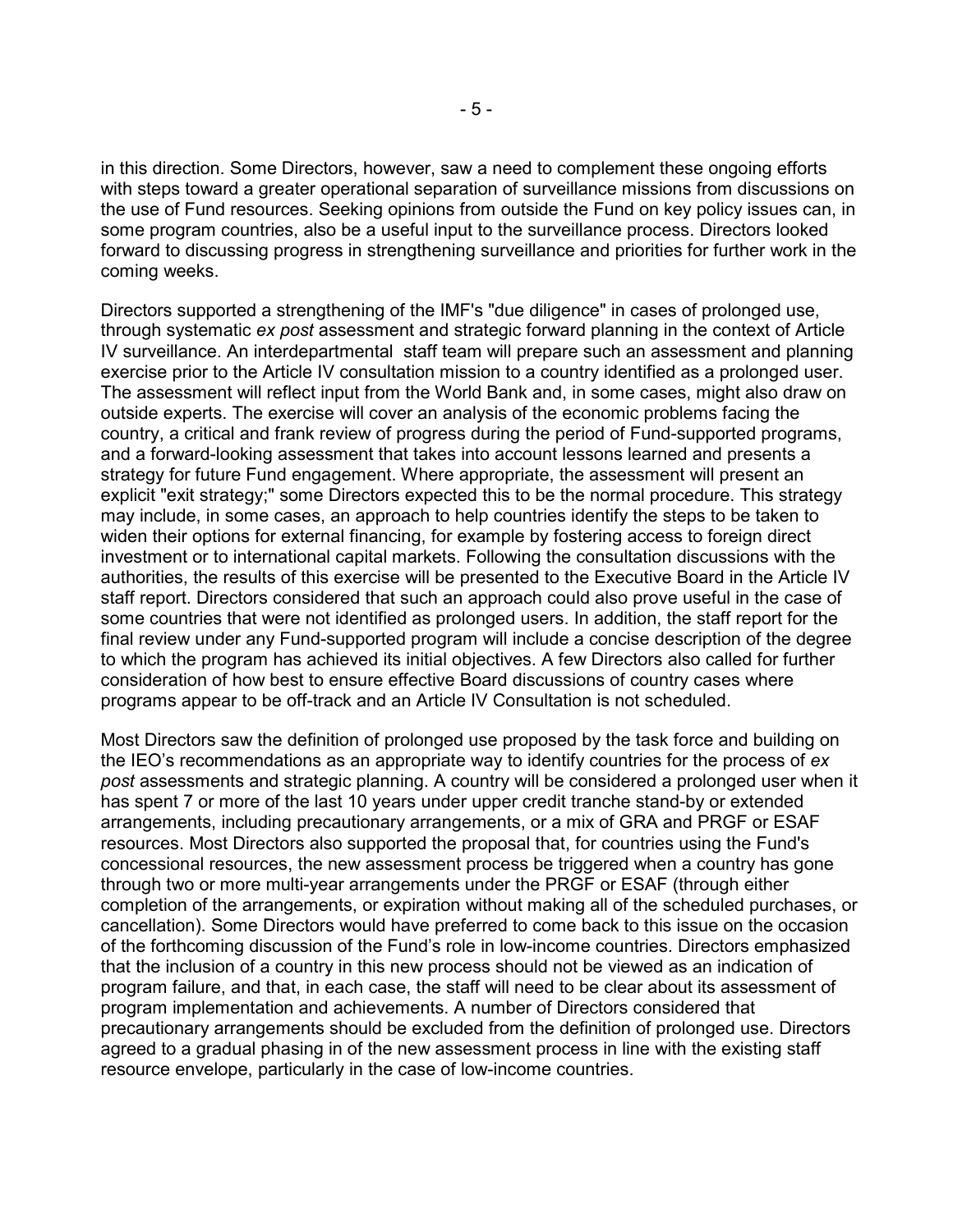Several Directors highlighted the conclusion of the task force that excessive staff mobility has at times posed challenges for policy advice and program design and, in some cases, adversely affected the Fund's dialogue with members. Management will pay greater attention to continuity and stability in mission chief and other economist assignments, reinforced by appropriate incentives. At the same time, however, Directors noted that human resource management needs to be framed more broadly than in the context of prolonged use.

Most Directors, while underscoring the complexity of political economy issues, agreed that awareness and knowledge of these issues can be an important channel for better understanding and taking into account the forces shaping the success and sustainability of reforms. They encouraged the staff to enhance its analysis and reporting of political economy issues in staff reports. Some Directors cautioned, however, that the Fund should be extremely careful in venturing into this area, given the staff's comparative advantage in providing technical analysis and the need to avoid intruding on internal political matters. Enhanced reporting on political issues in staff reports will need to evolve gradually, as experience is gained. Mission teams and resident representatives will be the backbone of this effort, and the staff's capacities in this area will be strengthened through appropriate training. From time to time the Fund will draw on outside experts in analyzing national or regional issues.

Directors noted that the linkage of some forms of donor assistance to the existence of a Fundsupported program, and the Fund's catalytic role with respect to private financing sources, can result in pressures for Fund lending decisions that contribute to prolonged use of Fund resources. In that context, Directors confirmed the conclusions of their recent discussion on mechanisms for signaling the Fund's assessment of members' policies. This discussion reiterated that the Fund should not enter into financial arrangements in support of programs that fail to meet reasonable standards of policy content in order to fulfill the expectations of donors. It will therefore be important to consider carefully, on a case-by-case basis, how best to use Article IV consultation reports, Public Information Notices (PINs), PRSP assessments, and other devices for signaling the Fund's views on policies to a broader audience, including donors and creditors. In the case of low-income countries, where the Fund's signaling role and the linkage of external assistance to Fund programs is a particularly important issue, Directors encouraged the staff to continue to explore the scope for alternative signaling mechanisms, in consultation with member countries, donors, and other creditors, including the Paris Club and World Bank. They looked forward to further discussing these issues in the context of the forthcoming review of the Fund's role in low-income countries.

Directors underscored that systematic follow-up will be key to ensuring that the measures endorsed by the Board in response to the work of the IEO and the task force are effectively implemented and achieve their intended results. They agreed to the following actions (i) the circulation of additional guidelines for the staff, accompanied by a systematic internal review effort to promote the implementation of agreed measures and ensure that lessons are drawn from experience; (ii) the circulation of factual, semiannual reports on the incidence of prolonged use of Fund resources; and (iii) regular assessment of progress in the context of the Fund's periodic reviews of conditionality. In addition, a number of key issues relating to prolonged use of Fund resources will be further considered in the context of upcoming discussions on